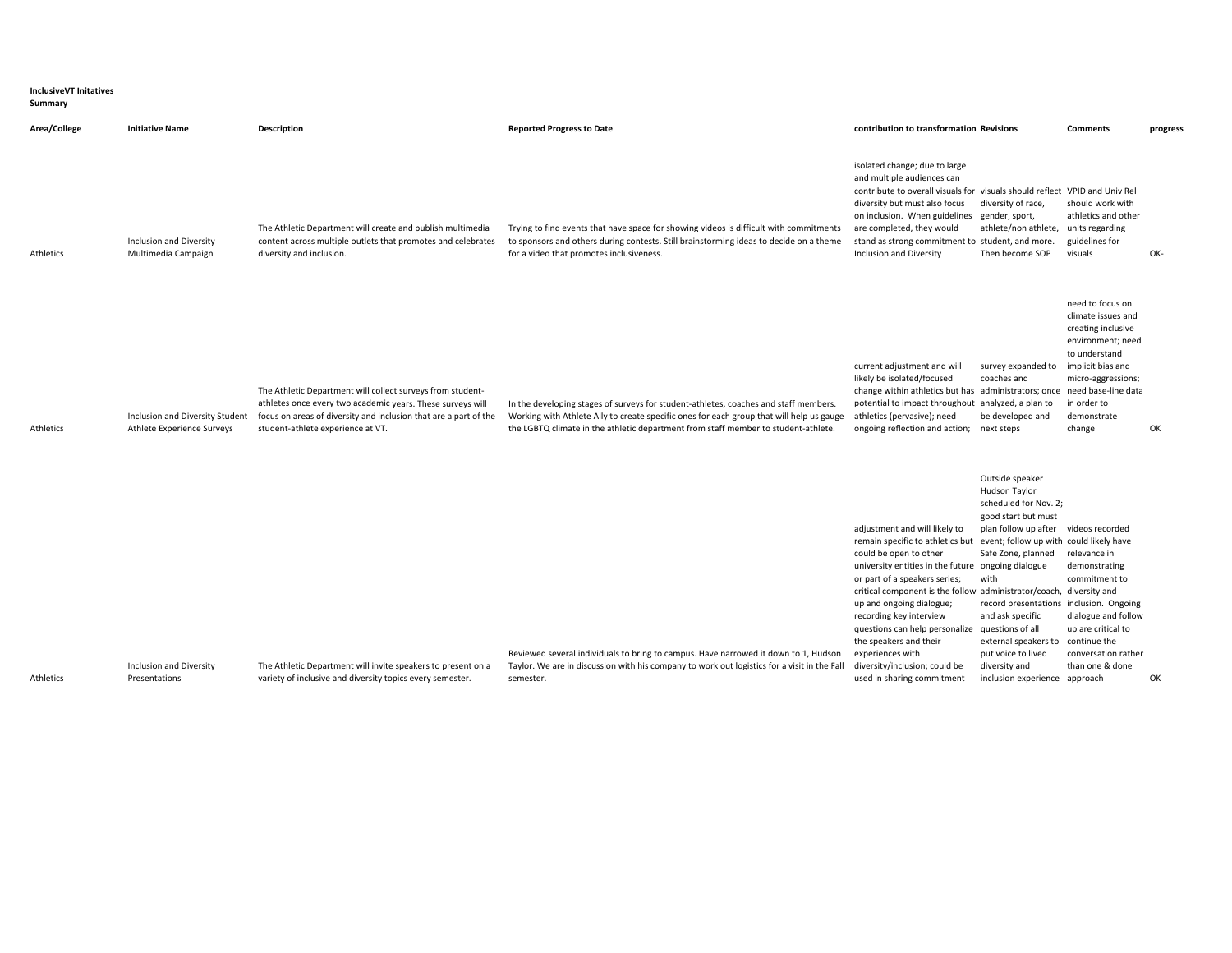| College of Agriculture<br>and Life Sciences | <b>Inclusive Teaching Practices</b>                               | CALS Associate Deans will work with the CALS Faculty<br>Association and CALS Diversity Council to develop a classroom<br>inclusivity-training workshop for CALS faculty and staff.<br>Nationally recognized speakers will be identified to participate<br>in the initial workshop. Faculty members will self-identify to<br>participate in a pilot program to incorporate inclusivity<br>practices into their teaching practices.                                                                                                                                                                                                                                                                                                                                                                                                                                                                                                                                                                 | With the help of the DDI, our college set up a series of training sessions specifically for<br>CALS leadership so that they can start to earn Diversity Ally Certificates. Among the<br>many leaders who attended the first session were the dean, department heads, and<br>directors from around the college. At the same time, the CALS Diversity Council is<br>working with the Office of Communications and Marketing to put on and promote a<br>number of diversity and inclusion activities. The council sponsored two recent talks on<br>diversity, which resulted in overflowing audiences. | started as adjustment but this<br>could be a part of a larger<br>university-wide efforts to<br>engage with inclusive pedagogy separately from<br>practices; potential partners<br>with faculty using inclusive<br>pedagogy and sharing<br>practices; not just workshops;<br>focus on teaching and research and share promising<br>faculty | inclusive pedagog;<br>focus on teaching<br>and research faculty<br>administrative and<br>support staff;<br>identify faculty using inclusive Pedagogy<br>inclusive pedgagoy<br>practices; | need to coordinate<br>efforts with Provost<br>Office regarding<br>efforts as part of<br>faculty<br>development                                                                                                                                                                                                                 | OK |
|---------------------------------------------|-------------------------------------------------------------------|---------------------------------------------------------------------------------------------------------------------------------------------------------------------------------------------------------------------------------------------------------------------------------------------------------------------------------------------------------------------------------------------------------------------------------------------------------------------------------------------------------------------------------------------------------------------------------------------------------------------------------------------------------------------------------------------------------------------------------------------------------------------------------------------------------------------------------------------------------------------------------------------------------------------------------------------------------------------------------------------------|-----------------------------------------------------------------------------------------------------------------------------------------------------------------------------------------------------------------------------------------------------------------------------------------------------------------------------------------------------------------------------------------------------------------------------------------------------------------------------------------------------------------------------------------------------------------------------------------------------|-------------------------------------------------------------------------------------------------------------------------------------------------------------------------------------------------------------------------------------------------------------------------------------------------------------------------------------------|------------------------------------------------------------------------------------------------------------------------------------------------------------------------------------------|--------------------------------------------------------------------------------------------------------------------------------------------------------------------------------------------------------------------------------------------------------------------------------------------------------------------------------|----|
| College of Agriculture<br>and Life Sciences | Virginia Cooperative Extension<br>Diversity and Inclusion Fellows | The Extension Diversity and Inclusion (D&I) Fellows Initiative<br>has been created to enhance Virginia Cooperative Extension<br>(VCE) faculty and staff awareness and knowledge of diversity<br>and inclusion issues and to improve skills in order to cultivate<br>an environment of mutual respect and appreciation of<br>differences, and ultimately foster more inclusive Extension<br>programs.                                                                                                                                                                                                                                                                                                                                                                                                                                                                                                                                                                                              | All Extension and Research faculty and staff in all campus-based departments in CALS<br>have participated in face-to-face civil rights compliance sessions, bringing to completion<br>the first round of training for all CALS units. To date, over 900 individuals have been<br>trained. Internal Compliance Reviews were conducted with all ARECs. Spot Compliance<br>reviews will be conducted with two Extension units per district this summer                                                                                                                                                 | pervasve change across college<br>and will likely remain within<br>CALS and focused on VCE with<br>plans for on-boarding new<br>faculty and staff; important<br>because of the audiences and<br>impact of VCE faculty and staff into the future                                                                                           | this is still a work in<br>progress; needs a<br>long term strategy in<br>place that will<br>sustain the effort                                                                           |                                                                                                                                                                                                                                                                                                                                | OK |
|                                             |                                                                   | In order to promote and foster a climate of inclusiveness<br>within the college, we will utilize existing programs and create<br>new leadership training opportunities to educate directors and<br>department heads across the college about the value of<br>inclusion and provide them the tools to incorporate those<br>values into their daily operations. This "lead by example"<br>approach will help improve the campus climate and strengthen<br>intergroup relations (dimension b). The college will also<br>encourage leaders to include "Diversity/Inclusion" on routine<br>unit meeting agendas so that issues can be addressed,<br>programs can be promoted, and it is transparent to everyone<br>that this is an important initiative.<br>At the same time, through the CALS Diversity Council and the<br>CALS Office of Communications and Marketing, we will<br>communicate and celebrate our programs, successes, and<br>challenges to both internal and external audiences using |                                                                                                                                                                                                                                                                                                                                                                                                                                                                                                                                                                                                     |                                                                                                                                                                                                                                                                                                                                           | progress on track<br>with current folks,<br>encourage more<br>conversation back in<br>units, what happens<br>after 3 years and<br>when new folks                                         | might look for<br>points of<br>collaboration with<br>the other colleges<br>regarding the lead<br>by example and<br>onoing regular<br>communication<br>about inclusion;<br>also connect with<br>VPID and VP Faculty<br>Development about<br>faculty<br>development and<br>department head<br>workshops;<br>University relations |    |

College of Agriculture Leadership Training and and Life Sciences Communications

publications, videos, new releases, websites, and other avenues. This will not only help increase awareness about diversity and inclusion within the college, but will create <sup>a</sup> positive perception of it and encourage <sup>a</sup> wider constituency

group to engage and promote the initiatives.

Regular meetings with Michele Deramo have moved the project along. Michele developed an activity timeline to ensure that we meet our goals for the planned August but could serve <sup>a</sup> model for 2015 Cultural Connections in the Classroom session.

strategies OK+

be involved for communication

need to go beyond DDI and identify faculty who use

isolated change and this effort arrive. Sustainability office should also

plan needed, term to Diversity Celebration.

appropriately within the CALS consider alternative messaging and

would likely remain

other units;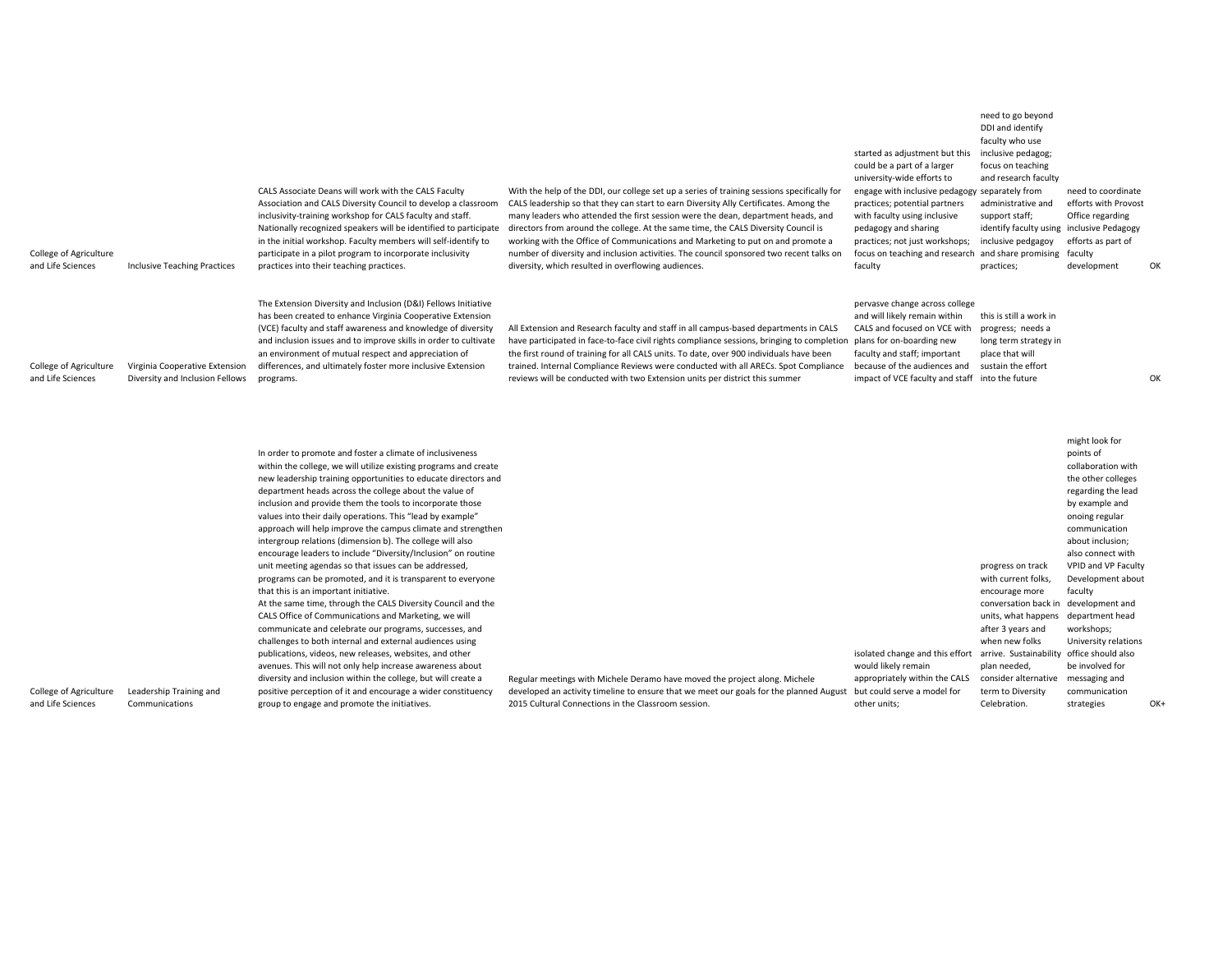CALS recognizes the importance of diversity and inclusion in the development and delivery of its Extension (VCE) and Research (VAES) programs. USDA also has specific civil rights expectations in the areas of identifying needs, setting priorities, allocating resources, selecting and assigning staff, conducting programs, and getting feedback. In order to meet these expectations, CALS has created <sup>a</sup> set of civil rights educational modules and internal civil rights compliance review procedures. The purpose of the training and compliance audits is to increase awareness and understanding of civil rights responsibilities in order to remain in compliance with all federal and state civil rights laws, VT policies, and USDA guidelines. But the ultimate goals of our efforts are that it will result in expanded access to VCE and VAES programs and services to under‐represented client groups, and will promote a culture of non‐discrimination and one that values differences in our clients, volunteers, and employees. To date, over 800 faculty and staff in all 12 campus‐based CALS departments, 107 Unit offices, 11 ARECs, and six 4‐H Educational centers have participated in the civil rights training. Peer‐reviewed internal audits have taken place with all VCE Unit offices, 4‐H centers and ARECs. All new VCE/VAES employees are required to participate in the training, but existing employees are also training content.

expected to continue their training after three years using new Extension administration. Two conference calls with the Fellows have been conducted In December 2014, ten faculty and staff members for unit offices in all four Extension districts have participated in 32 hours of D&I training and have received their Diversity Ally Certificates. These individuals are now in the planning stages of delivering two training programs in 2015 to all VCE field faculty and staff. These efforts are being coordinated with their respective District Directors and have the full support of to facilitate coordination and planning.

adjustment and would likely stay within CALS appropriately a must do activity given the variety of faculty and and will be ongoing staff and their unique needs antil complete. Then and audiences but contributing plan for continuation overall to perception of the university with new folks. Becomes SOP SOP. OK+

and Life Sciences Civil Rights and compliance

College of Agriculture

Every year, CAUS organizes <sup>a</sup> Diversity Awareness Competition. All VT students, faculty and staff are challenged to express their thoughts about what diversity means to them, the value of diversity, and why it is important to recognize and promote it. Entries are welcome from all Virginia Tech faculty, staff and students as part of the College's ongoing effort to promote diversity and inclusive excellence. A panel of faculty, students and staff judges the competition entries and selects several winners who receive cash awards. In the past, the competition entries were limited to <sup>a</sup> single media. CAUS has now expanded the competition to include multi‐media entries in order to be more inclusive and invite participation from <sup>a</sup> greater variety of participants. In addition, from now on CAUS plans to invest additional resources to hold an annual exhibition and celebratory event that would raise the competition's profile. To encourage <sup>a</sup> greater number of submissions, CAUS is also investing new resources to create separate cash awards for undergraduate students, for graduate students, and for faculty/staff (previously, only one type of cash award was available). Each year, the competition will have <sup>a</sup> different theme. The proposed theme for the 2014‐15 competition is "Breaking Stereotypes." An RFP will be widely circulated throughout the university community with the help of the Communications Officer.

The 2015 College of Architecture and Urban Studies Diversity Competition and Showcase invited all university students, faculty, and staff to express their perspective on diversity. This CAUS event has been held annually for several years but this is the widest and most diverse range of participants that CAUS has ever attracted. The showcase is part of the College's ongoing efforts to promote diversity and inclusive excellence at Virginia Tech. This year's theme was "Breaking Stereotypes." Both the invitation to submit entries and the invitation to attend the final exhibition and celebratory event were publicized widely: via CAUS website, university news, flyers, faculty, student and diversity list serves, and social media.

and adjustment initially but has specific questions of the potential to showcase (not relevance to making competition) university‐wide This should become SOP after one year; need to increase awareness of showcase; need follow up after event and increasing visbility to the participants; consider website; blogs on diversity and inclusion blog; news converage; video interviews on

commitment to diversity; also experiences real and

could expand to inclusion;

accessible OK‐

College of Architecture University‐ Wide Diversity and Urban Studies Awareness Competition

the voices and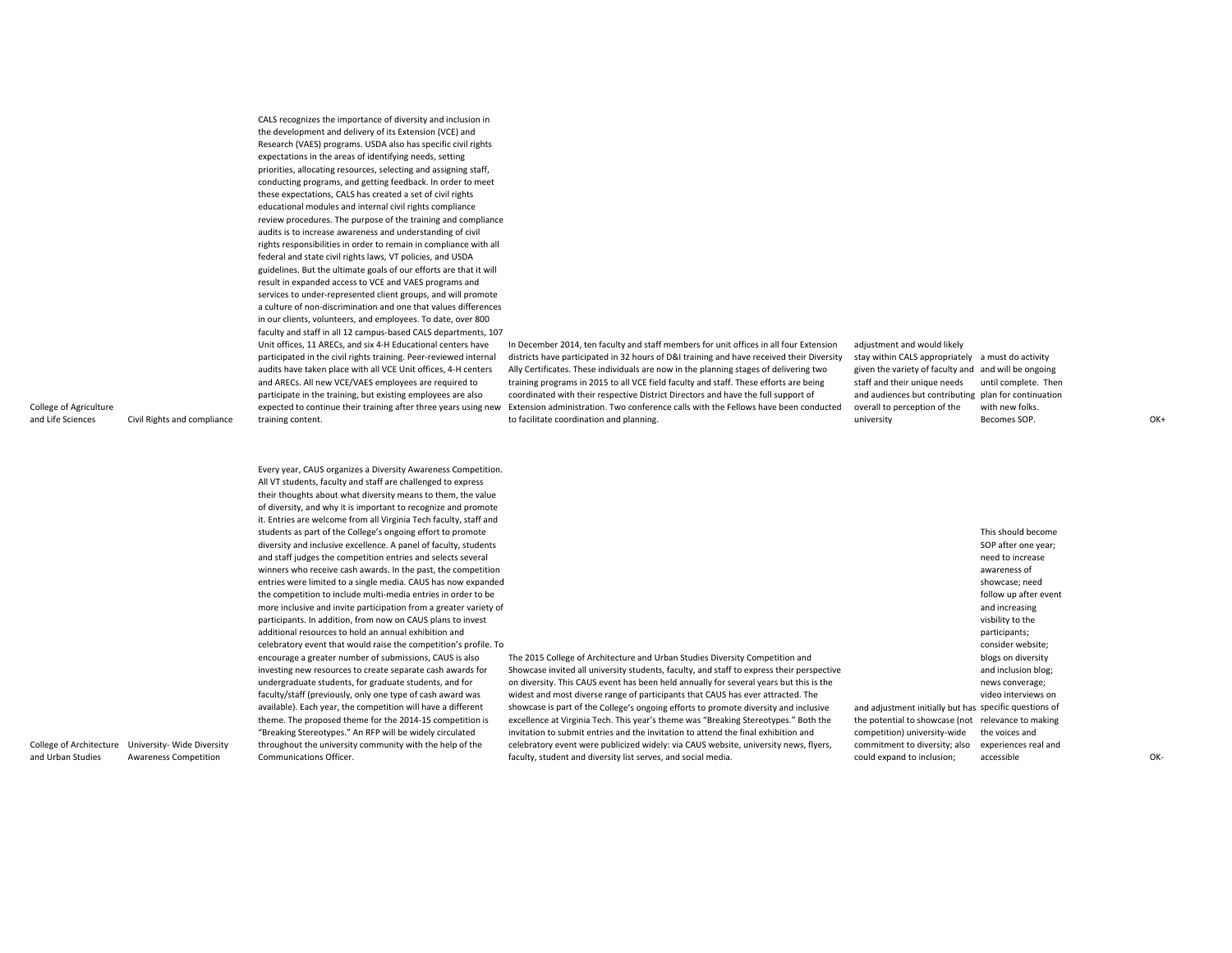| CAUS launched a series of outreach steps to engage faculty in conversation about<br>strengthening their scholarly, pedagogical and service records and succeeding at<br>promotion and tenure. Because of the wide variety of disciplines at CAUS, in the past<br>mentoring was almost entirely informal and decentralized. Whereas the decentralized<br>model has been useful, a reinvigorated college-wide faculty mentoring program will<br>help improve faculty success. The following steps have been taken: 1) The Dean and the<br>Associate Dean for Academic Affairs held Q&A sessions on the promotion and tenure<br>process, which were recorded and are now posted online; 2) The Associate Dean for<br>seek promising<br>Academic Affairs held P+T workshops with assistant and non-tenured associate<br>practices from other<br>professors (about two dozen attended), and with tenured associate professors<br>colleges and VP for<br>CAUS is launching a series of steps to improve faculty<br>interested in full professorship (about a dozen attended); 3) Each CAUS school revised<br>adjustment with focus on<br>Faculty<br>mentoring college-wide. Because of the wide variety of<br>and expanded its existing mentorship program (for example, the School of Public and<br>faculty mentoring within CAUS<br>development;<br>disciplines at CAUS, in the past mentoring was almost entirely<br>International Affairs began regular meetings attended by junior faculty who share<br>consider partnership<br>and will have impact upon<br>informal and decentralized. Whereas the decentralized model<br>experiences and also engage with an invited speaker on topics such as research and<br>audiences associated with<br>with Center for<br>is useful, a reinvigorated college-wide faculty mentoring<br>diversity). In addition, the Dean and the Associate Dean continued traditionally<br>CAUS but could also work in<br><b>Faculty Development</b><br>program, with special attention to female and minority faculty,<br>successful CAUS practices; for example, providing detailed input on draft dossiers. Both<br>conjunction with broader<br>and Diversity;<br>will help improve faculty success in scholarship, promotion and the Dean and the Associate Dean maintain an intensive meeting schedule with faculty<br>university community to foster<br>focused discussions<br>College of Architecture<br>tenure, and increase the share of senior faculty, especially<br>interested in individual discussions regarding promotion and tenure and other aspects<br>cross disciplines connections<br>about inclusion not<br>OK-<br>and Urban Studies<br>Focus on Faculty Mentoring<br>tenured full professors, at CAUS.<br>of university life.<br>and inclusion<br>just FARs;<br>The College of Engineering strategic plan outlines the following<br>tasks in support of this initiative: (E5.1) Provide an<br>environment that is supportive of a diverse community,<br>resulting in increased numbers from traditionally under-<br>represented groups and under-served communities. (E5.3)<br>Provide mentoring so that new faculty members and new staff<br>members may flourish in their careers. (E5.4) Provide<br>opportunities to faculty members and staff members to<br>acquire new skills and engage in life-long learning. (E5.5)<br>Recruitment: As of the time of this reporting in April, the College of Engineering has<br>Support programs like AdvanceVT that help modernize the<br>working environment and enhance the work-life balance. (E5.8) hired 19 new faculty members. Of those 19, five are female and one is African<br>this is a continuation<br>Be more proactive and less reactive in our recruiting for<br>American.<br>of the COE's strategic<br>diversity. (E5.9) Live by the "Principles of Community."<br>Retention: The College of Engineering is committed to supporting work-life balance<br>plan. Important<br>Ongoing, and growing initiatives within the College, which<br>initiatives. Per data provided by AdvanceVT, tenure clock extension requests from the<br>strategy and limited<br>to the COE. Limited<br>support this initiative, include targeted recruitment of seminar<br>College of Engineering, received AY 2014-15 totaled 7; 6 men, 1 woman; 6 for birth or<br>isolated change - very focused<br>speakers from prospective faculty, strong utilization of the<br>adoption of a child, 1 for other personal reasons. Modified duties used in the College of<br>on the College. A large college<br>focus on<br>AdvanceVT future faculty initiative, and direct contact from the Engineering in AY 2014-15 totaled 15; 5 women, 10 men; 10 for birth or adoption of a<br>with multiple consistuencies<br>compositional<br>child, 5 for other reasons. Dual career hires who received partial funding from the<br>Engineering dean and associate deans to their counterparts at<br>for positive impact but<br>diversity; important<br>HBCUs and other Universities. We will increase the focus of our Provost's office in AY 2014-15 in the College of Engineering totaled 4, all research<br>but what about<br>encourage more visbile and<br>faculty; 3 are spouses/partners of tenure track faculty in the CoE, one is the<br>Greater Diversity Among Faculty recruiting efforts through our existing diversity networks to<br>real connection beyond the<br>inclusion<br>College of Engineering<br>and Staff<br>ensure a diverse applicant pool.<br>spouse/partner of a faculty member in another College.<br>college<br>OK-<br>perspective; | College of Architecture<br>and Urban Studies | The International Archive of<br><b>Women Architects</b> | CAUS is working to sharpen IAWA's focus on the achievement<br>of international and minority female professionals (for<br>example, in collaboration with the archives of traditionally<br>African American universities such as Virginia State University).<br>It will also work towards integrating IAWA's resources into<br>classes, research and publications. The collection is made<br>available to anyone interested in research on the subject,<br>classes are routinely taken to tour the collection, and students<br>actively participate in the organization of exhibitions. | In July of 2015, IAWA will hold the 18th Congress of the L'Union Internationale des<br>Femmes Architectes (UIFA). In hosting the 18th UIFA Congress, the IAWA seeks to<br>commemorate its 30th anniversary; to connect and build a network of women in<br>architecture and design; to preserve, highlight, and recognize the professional<br>contributions of women architects and designers; and to provide global education<br>through the dissemination of information about the important role of women in<br>architecture and design (see http://www.uifa2015.com/) The Congress will start in<br>Washington, DC and conclude in Blacksburg. It is expected to attract dozens of built-<br>environment professionals from around the world. Participants are asked to bring with<br>them a portfolio of works that will become part of the IAWA's collection. The event will<br>be aggressively publicized to attract as many Virginia Tech faculty, students and staff as<br>possible. | will likely remain within CAUS<br>but connections with other<br>colleges, curriculum,, women's<br>centter, etc. sjould be possible<br>to enhance awareness. | expand and enhance<br>awareness of<br>archive; very little<br>awareness outside<br>CAUS. Must be<br>creative in sharing<br>the information;<br>maybe open to<br>public | OK- |
|------------------------------------------------------------------------------------------------------------------------------------------------------------------------------------------------------------------------------------------------------------------------------------------------------------------------------------------------------------------------------------------------------------------------------------------------------------------------------------------------------------------------------------------------------------------------------------------------------------------------------------------------------------------------------------------------------------------------------------------------------------------------------------------------------------------------------------------------------------------------------------------------------------------------------------------------------------------------------------------------------------------------------------------------------------------------------------------------------------------------------------------------------------------------------------------------------------------------------------------------------------------------------------------------------------------------------------------------------------------------------------------------------------------------------------------------------------------------------------------------------------------------------------------------------------------------------------------------------------------------------------------------------------------------------------------------------------------------------------------------------------------------------------------------------------------------------------------------------------------------------------------------------------------------------------------------------------------------------------------------------------------------------------------------------------------------------------------------------------------------------------------------------------------------------------------------------------------------------------------------------------------------------------------------------------------------------------------------------------------------------------------------------------------------------------------------------------------------------------------------------------------------------------------------------------------------------------------------------------------------------------------------------------------------------------------------------------------------------------------------------------------------------------------------------------------------------------------------------------------------------------------------------------------------------------------------------------------------------------------------------------------------------------------------------------------------------------------------------------------------------------------------------------------------------------------------------------------------------------------------------------------------------------------------------------------------------------------------------------------------------------------------------------------------------------------------------------------------------------------------------------------------------------------------------------------------------------------------------------------------------------------------------------------------------------------------------------------------------------------------------------------------------------------------------------------------------------------------------------------------------------------------------------------------------------------------------------------------------------------------------------------------------------------------------------------------------------------------------------------------------------------------------------------------------------------------------------------------------------------------------------------------------------------------------------------------------------------------------------------------------------------------------------------------------------------------------------------------------------------------------------------------------------------------------------------------------------------------------------------------------------------------------------------------------------------------------------------------------------------------------------------------------------------------------------------------------------------------------------------------------------------------------------------------------------------------------------------------------------------------------------------------------------------------------------------------------------------------------------------------------------------------------------------------------------------------------------------------------------------------------------------------------------------------------------------------------------------------------------------------------------------------------------------------------------------------------------------------------------------------------------------------------------------------------------------------------------------------------------------------------------|----------------------------------------------|---------------------------------------------------------|---------------------------------------------------------------------------------------------------------------------------------------------------------------------------------------------------------------------------------------------------------------------------------------------------------------------------------------------------------------------------------------------------------------------------------------------------------------------------------------------------------------------------------------------------------------------------------------|----------------------------------------------------------------------------------------------------------------------------------------------------------------------------------------------------------------------------------------------------------------------------------------------------------------------------------------------------------------------------------------------------------------------------------------------------------------------------------------------------------------------------------------------------------------------------------------------------------------------------------------------------------------------------------------------------------------------------------------------------------------------------------------------------------------------------------------------------------------------------------------------------------------------------------------------------------------------------------------------|-------------------------------------------------------------------------------------------------------------------------------------------------------------|------------------------------------------------------------------------------------------------------------------------------------------------------------------------|-----|
|                                                                                                                                                                                                                                                                                                                                                                                                                                                                                                                                                                                                                                                                                                                                                                                                                                                                                                                                                                                                                                                                                                                                                                                                                                                                                                                                                                                                                                                                                                                                                                                                                                                                                                                                                                                                                                                                                                                                                                                                                                                                                                                                                                                                                                                                                                                                                                                                                                                                                                                                                                                                                                                                                                                                                                                                                                                                                                                                                                                                                                                                                                                                                                                                                                                                                                                                                                                                                                                                                                                                                                                                                                                                                                                                                                                                                                                                                                                                                                                                                                                                                                                                                                                                                                                                                                                                                                                                                                                                                                                                                                                                                                                                                                                                                                                                                                                                                                                                                                                                                                                                                                                                                                                                                                                                                                                                                                                                                                                                                                                                                                                                                                    |                                              |                                                         |                                                                                                                                                                                                                                                                                                                                                                                                                                                                                                                                                                                       |                                                                                                                                                                                                                                                                                                                                                                                                                                                                                                                                                                                                                                                                                                                                                                                                                                                                                                                                                                                              |                                                                                                                                                             |                                                                                                                                                                        |     |
|                                                                                                                                                                                                                                                                                                                                                                                                                                                                                                                                                                                                                                                                                                                                                                                                                                                                                                                                                                                                                                                                                                                                                                                                                                                                                                                                                                                                                                                                                                                                                                                                                                                                                                                                                                                                                                                                                                                                                                                                                                                                                                                                                                                                                                                                                                                                                                                                                                                                                                                                                                                                                                                                                                                                                                                                                                                                                                                                                                                                                                                                                                                                                                                                                                                                                                                                                                                                                                                                                                                                                                                                                                                                                                                                                                                                                                                                                                                                                                                                                                                                                                                                                                                                                                                                                                                                                                                                                                                                                                                                                                                                                                                                                                                                                                                                                                                                                                                                                                                                                                                                                                                                                                                                                                                                                                                                                                                                                                                                                                                                                                                                                                    |                                              |                                                         |                                                                                                                                                                                                                                                                                                                                                                                                                                                                                                                                                                                       |                                                                                                                                                                                                                                                                                                                                                                                                                                                                                                                                                                                                                                                                                                                                                                                                                                                                                                                                                                                              |                                                                                                                                                             |                                                                                                                                                                        |     |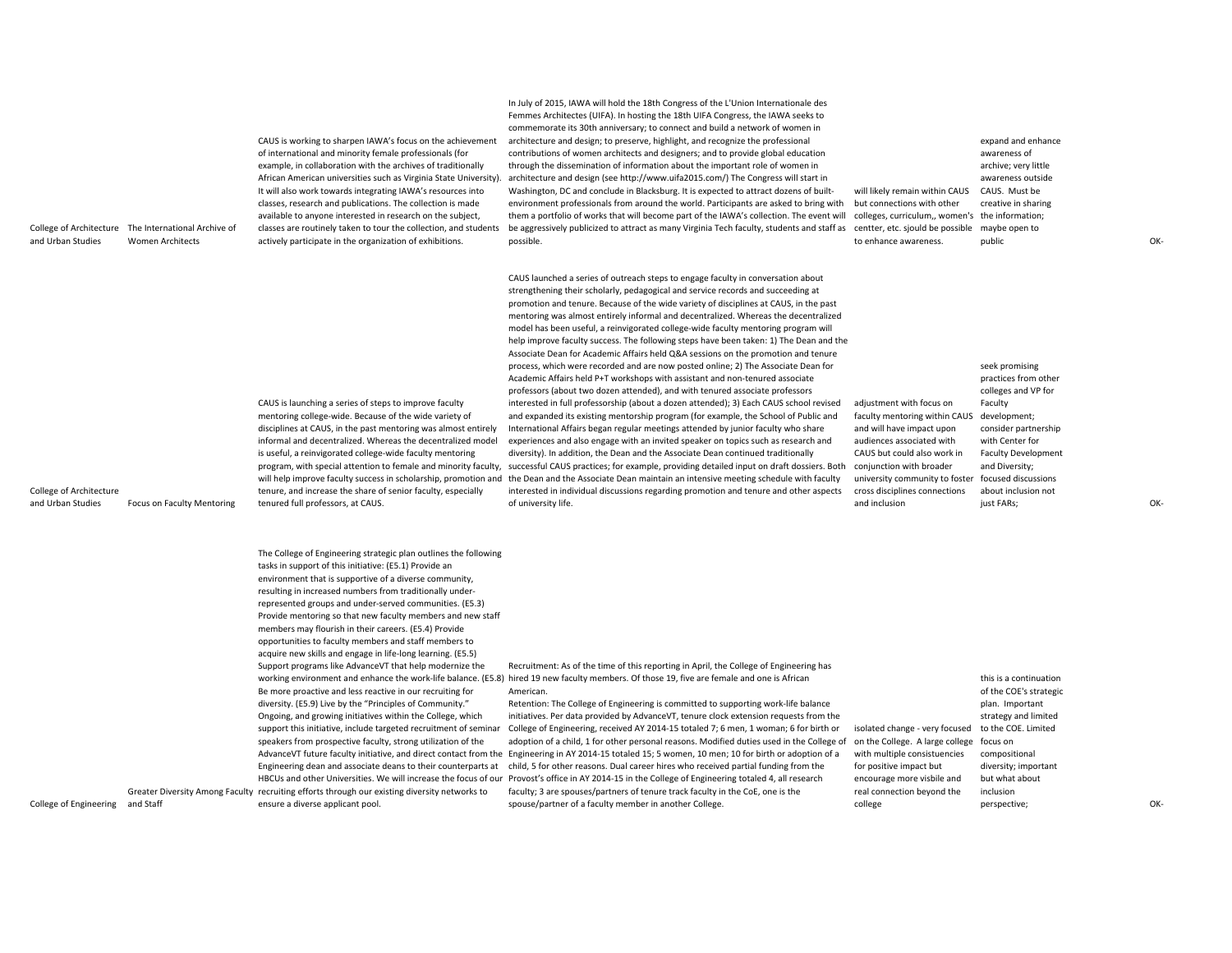| College of Engineering                        | <b>Greater Diversity Among</b><br>Undergraduate Engineering<br>Students | Further investment will be placed into CEED recruitment and<br>retention initiatives as well as outreach to Virginia Community<br>College students toward recruiting a diverse engineering<br>undergraduate class. Through the creation of a new position -<br>Coordinator for Pre-college Outreach - we will increase our pre-<br>college activities at the high school level, focusing on bringing<br>under-represented students to Blacksburg for engineering<br>experiences.                                                                                                                                                                                                                                                                               | For Spring of 2015, there are 236 female and 1109 male undergraduates scheduled to<br>graduate in 2015. Of those graduates, 35 students self-identified as African American<br>and 7 self-identified as African American and some other race. Of those graduates, 28<br>self-identified as Hispanic/Latino with 49 self-identifying as Hispanic/Latino and some<br>other ethnicity. Per the CoE initiative number 2, we stated that the College seeks to<br>increase B.S. degrees to women from 180 to 200; to African-Americans from 29 to 35;<br>and to Hispanics from 35 to 45. With this in mind, the CoE is on a positive trajectory<br>toward its 2018 strategic plan goals.                                                                                                                                                                                                                                                                                                                                                                                                                                                                                                                                                                                                                                                                                                                                                                                                                                                                                                              | isolated change - very focused<br>on COE but has potential to<br>share practices or collaborate<br>for more connections<br>university-wide;                                                                                                                             | this is an existing<br>programs for many<br>years now (CEED).<br>Perhaps can serve as<br>a model or promising<br>practices for other<br>programs                                                                                    | OK+ |
|-----------------------------------------------|-------------------------------------------------------------------------|----------------------------------------------------------------------------------------------------------------------------------------------------------------------------------------------------------------------------------------------------------------------------------------------------------------------------------------------------------------------------------------------------------------------------------------------------------------------------------------------------------------------------------------------------------------------------------------------------------------------------------------------------------------------------------------------------------------------------------------------------------------|-------------------------------------------------------------------------------------------------------------------------------------------------------------------------------------------------------------------------------------------------------------------------------------------------------------------------------------------------------------------------------------------------------------------------------------------------------------------------------------------------------------------------------------------------------------------------------------------------------------------------------------------------------------------------------------------------------------------------------------------------------------------------------------------------------------------------------------------------------------------------------------------------------------------------------------------------------------------------------------------------------------------------------------------------------------------------------------------------------------------------------------------------------------------------------------------------------------------------------------------------------------------------------------------------------------------------------------------------------------------------------------------------------------------------------------------------------------------------------------------------------------------------------------------------------------------------------------------------|-------------------------------------------------------------------------------------------------------------------------------------------------------------------------------------------------------------------------------------------------------------------------|-------------------------------------------------------------------------------------------------------------------------------------------------------------------------------------------------------------------------------------|-----|
| College of Engineering                        | <b>Greater Diversity Among</b>                                          | In support of this outline, the College of Engineering will<br>include pro-active collaboration with Virginia HBCUs and utilize<br>College fellowships to attract a diverse graduate student pool.<br>Annual recruitment at SWE, SHPE, and NSBE meetings along<br>with creation of a Grad School 101 program targeting VSU,<br>NSU, HU, and NCA&T students are ongoing activities in support<br>of this initiative. We will continue and increase our<br>Graduate Engineering Students collaborative efforts with the GEM Consortium.                                                                                                                                                                                                                          | Progress to date includes a supportive environment in addition to a formal peer<br>mentorin program, graduate student mentoring program, use of the ediveristy<br>committee which supported recruitment travel, monthly lunches, sponsored LGBTQ+<br>and allies connect lunch, proactive recruitment initiatives, and live by principles<br>community.                                                                                                                                                                                                                                                                                                                                                                                                                                                                                                                                                                                                                                                                                                                                                                                                                                                                                                                                                                                                                                                                                                                                                                                                                                          | isolated change and likely to<br>remain focused on COE but<br>with the expansion to other<br>colleges by ODRI the potential<br>exists to bring the broader<br>groups together beyond one<br>college. Synergies and<br>collaborations are possible                       | this effort will<br>continue and has<br>developed<br>partnership with<br>Graduate School<br>ORDI and has been<br>successful in the last<br>2 years. Needs to be<br>ongoing                                                          | OK+ |
| College of Liberal Arts<br>and Human Sciences | <b>Disabilities Studies</b>                                             | Disabilities studies refers to the development of new academic<br>programs, research collaborations, and service activities<br>related to individuals, families, and communities. Disabilities<br>studies encompasses a broad approach inclusive of diverse<br>populations with physical, cognitive, social, or other limitations<br>across the life span and in a variety of social contexts.<br>Significant topics in disabilities studies include health care<br>policy, caregiving, partnerships between families, schools, and<br>work, adaptive technology, financial planning, and universal<br>design.                                                                                                                                                 | The process of hiring a faculty member in Human Development with expertise is<br>disabilities studies is continuing. Plans for a Pathways Minor in disabilities studies<br>are continuing. The CLAHS Diversity Committee approved funding in 2015-2016<br>for a speaker series on the 25th anniversary of the Americans with Disabilities Act<br>(ADA), with the goal of promoting scholarship on this topic.                                                                                                                                                                                                                                                                                                                                                                                                                                                                                                                                                                                                                                                                                                                                                                                                                                                                                                                                                                                                                                                                                                                                                                                   | This starts as an isolated<br>change and although the<br>programs will be housed within<br>CLAHS, the impact could be<br>much broader especially with<br>other academic and student<br>focused entities. Could be an<br>example of inclusion not just<br>diversity      | development of new<br>programs, research<br>and services is<br>admirable and will<br>span the wide<br>spectrum of<br>"disability" but could<br>partner with entities<br>outside the college.<br>Needs also to focus<br>on inclusion | OK  |
| College of Liberal Arts<br>and Human Sciences | <b>Veterans Studies</b>                                                 | Veterans Studies is a broad effort to introduce educational<br>initiatives such as an undergraduate minor and a graduate<br>certificate; advance and sustain research on the lives and<br>contributions of veterans; improve institutional support for<br>veterans through student affairs, the graduate school, and<br>advising offices; enhance access into undergraduate and<br>graduate programs; and take steps to address climate issues<br>that specifically affect veterans in the student body. The<br>Veterans Studies program at Virginia Tech will combine<br>education and scholarship in ways that promote access and<br>success, improve institutional infrastructure, and contribute to<br>enhancing campus climate and inter-group relations. | 1) Plan the third Veterans in Society conference for November 2015, timed to<br>coincide with Veterans Day, with an emphasis on race, reconciliation and the<br>American civil war. A call for papers has been issued. 2) Continue collecting and<br>archiving oral histories of African American veterans of the Korean War, in<br>conjunction with Veterans History Project at Library of Congress, and funded by<br>CLAHS faculty research grants. Fifteen interviews have been conducted, with<br>more planned. These interviews will be archived, either through Virginia Tech or<br>the Library of Congress. The interviews will be integrated into forthcoming<br>research publications. 3) A proposal was submitted to NEH to host a summer<br>institute for university and college teachers on veterans studies and the<br>humanities, planned for Blacksburg in summer 2016. 4) A symposium on potential<br>curricular reforms, including new courses and programs at undergraduate and<br>graduate level; possible Pathways minor; and new programs designed in<br>coordination with Vets@VT, is scheduled for Saturday, April 25, with a broad<br>range of participants. 5) Plan a Big Read event for New River Valley communities<br>on Tim O'Brien, The Things They Carried, Fall 2015. Funding proposals have<br>been submitted to sustain this effort. 6) Advance the research project on the<br>experience of veterans on campus, in coordination with university offices (Dean of<br>Students; Student Affairs; Human Resources; Institutional Review Board), Spring<br>2015. | starts as an isolated change.<br>Another positive program that<br>cuts across units within CLAHS<br>and requries collaborations<br>with other units outside the<br>college. Implementing this<br>initiative could have university- grant to support<br>wide visibility. | broad effort for<br>veterans is positive<br>but should involve<br>broader connections<br>throughout the<br>university. Received<br>efforts;                                                                                         | OK+ |

College of Liberal Arts and Human Sciences Veterans Studies

enhancing campus climate and inter‐group relations.

wide visibility.

 $OK+$ 

OK+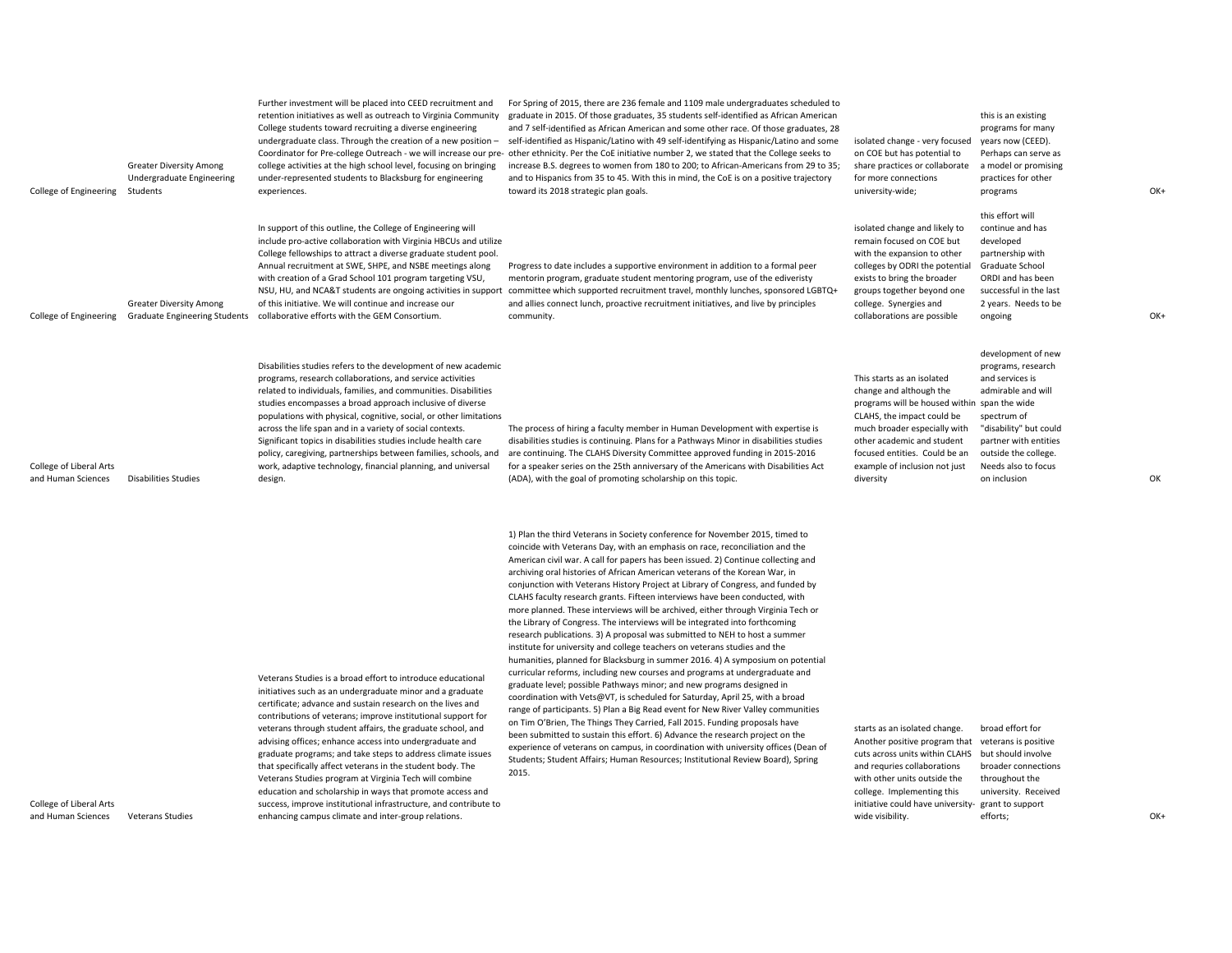| College of Liberal Arts<br>and Human Sciences      |                                 | CLAHS Social Science Pipeline Projects will provide high school<br>students with challenging educational experiences designed to<br>encourage them to enter higher education prepared to study<br>the social sciences. The project will bring high school students,<br>especially sophomores and juniors, together with Virginia Tech<br>faculty in ways that connect the high school social studies<br>curriculum with university programs in the social sciences.<br>Students who complete the program will be more prepared for<br>the challenges of college-level study, more aware of the scope<br>of social science academic programs, more engaged with<br>contemporary social issues, and better positioned to apply for<br>Social Science Pipeline Program admissions to competitive universities, including Virginia Tech. | This project began with extensive consultations with Virginia Tech faculty from the<br>social sciences about the value, originality, and feasibility of this pipeline project.<br>Consultations resulted in a recommendation to proceed with planning along with<br>concerns about scope, costs, and sustainability of project. Ten partner high<br>schools in Alexandria City, Arlington County, and eastern Fairfax county were<br>identified. The principals of these schools were contacted by email, with a brief<br>explanation of the project and an offer to provide additional information. The<br>principals who responded favorably received additional information and steps are<br>underway to set up further conversations with teachers and guidance staff. | An adjustment in terms of<br>change initially. This is an<br>exciting proposal to establish<br>social sciences pathway in<br>simliar ways to the STEM<br>pipeline. Worthy of exploring<br>and making ties with NCR/NVC diverse backgrounds routes to VT | this is a high risk and directly with NCR<br>high reward initiative and NVC for<br>which should be<br>continued.<br>Establishing a<br>pipeline for social<br>sciences like STEM<br>could involve<br>NCR/NVC for schools individuals of talent<br>with students of                                  | needs to connect<br>contacts with the<br>public schools in<br>the northern<br>Virginia area. Real<br>potential to<br>identifying<br>and establishing      | OK-    |
|----------------------------------------------------|---------------------------------|--------------------------------------------------------------------------------------------------------------------------------------------------------------------------------------------------------------------------------------------------------------------------------------------------------------------------------------------------------------------------------------------------------------------------------------------------------------------------------------------------------------------------------------------------------------------------------------------------------------------------------------------------------------------------------------------------------------------------------------------------------------------------------------------------------------------------------------|----------------------------------------------------------------------------------------------------------------------------------------------------------------------------------------------------------------------------------------------------------------------------------------------------------------------------------------------------------------------------------------------------------------------------------------------------------------------------------------------------------------------------------------------------------------------------------------------------------------------------------------------------------------------------------------------------------------------------------------------------------------------------|---------------------------------------------------------------------------------------------------------------------------------------------------------------------------------------------------------------------------------------------------------|----------------------------------------------------------------------------------------------------------------------------------------------------------------------------------------------------------------------------------------------------------------------------------------------------|-----------------------------------------------------------------------------------------------------------------------------------------------------------|--------|
| College of Liberal Arts<br>and Human Sciences      | <b>College Mentors for Kids</b> | College Mentors for Kids is a national organization that recruits<br>undergraduates to serve as mentors for elementary school<br>pupils. By connecting with pupils in the early grades, this<br>project is designed to provide children, often from<br>economically disadvantaged families, with a model of academic<br>success as well as a source of encouragement. CLAHS will<br>Kids Program in the form of a VT chapter. This initiative is<br>designed to improve access and success by encouraging<br>primary school children to see a path to higher education in<br>their futures.                                                                                                                                                                                                                                          | partner with Student Affairs to develop the College Mentors of A partnership was established in September 2015 with Margaret Beeks ES. This<br>school is piloting the program for the first year. The goal is to expand the program<br>based on the experience with this pilot. Thirty-two 1st-5th graders are enrolled in<br>the program, along with 32 Virginia Tech students. Two thirds of these students<br>have a major in CLAHS.                                                                                                                                                                                                                                                                                                                                    | Also, initially an adjustment.<br>Most likely to stay wtihin<br>CLAHS; If coordinated with<br>other efforts by other colleges<br>could increase overall<br>awareness;                                                                                   | Mentoring program<br>with Blacksburg<br>Schools needs more<br>engagement not just<br>service. Possibility to<br>learn from efforts of<br>others. Colalborate<br>with CEED and Office<br>of Student Success<br>for promsing<br>practices; focus<br>should be on<br>reaching a diverse<br>population | what about<br>reaching outside of<br>Blacksburg to less<br>advantaged<br>students?                                                                        | OK-    |
| College of Natural<br>Resources and<br>Environment | <b>CNRE Cultures</b>            | CNRE Cultures is an organized event in the college to bring<br>awareness and recognition to the many cultures represented<br>within the college. Table displays and information about the<br>cultures represented in the college will be assembled, with<br>representation from faculty, graduate students, and<br>undergraduate students.                                                                                                                                                                                                                                                                                                                                                                                                                                                                                           | The CNRE Cultures was held November 2014 and has been reported on in the college<br>newsmagazine at http://cnre.vt.edu/magazine/articles/student-notes/201502/first-<br>cultures-fair-a-great-success.html                                                                                                                                                                                                                                                                                                                                                                                                                                                                                                                                                                 | adjustment initially and CNRE<br>cultures will stay within the<br>college most likely but can be a event; needs to be<br>positive example of dffering<br>approaches to diversity and<br>inclusion                                                       | initiative came from<br>conference on<br>diversity offered two<br>years ago. The<br>cultures event<br>should become SOP<br>within a year with<br>ideas/programs<br>emerging from<br>more interactive and possibililty to offer<br>not a one and done<br>approach;                                  | appointed Sr.<br><b>Faculty for Diversity</b><br>and establsihed a<br><b>Student Council for</b><br>feedback to Dean;<br>conference on<br>diversity again | OK SOP |
| College of Natural<br>Resources and<br>Environment | <b>Diversity Mural</b>          | CNRE Diversity Mural is a physical sign of our awareness of<br>diversity and inclusion. The mural will be placed on a large wall<br>in the entrance to Cheatham Hall, in the student lounge<br>adjacent to the foyer. With an opportunity to celebrate human<br>and ecological diversity, the mural will be a creative expression<br>of diversity in a unique way that binds a core area of our<br>scholarship (ecological diversity) with human diversity, thereby<br>creating a unique statement of our awareness of diversity and<br>inclusion.                                                                                                                                                                                                                                                                                   | The CNRE Diversity Mural is in design stage - with quotes (diversity quotes) and artwork within college due to thematic engagement to avoid<br>being selected. The CNRE Diversity Mural to be placed in the lobby of Cheatham Hall is<br>under design. The mural will be installed by late summer in the Cheatham Hall student<br>lounge.                                                                                                                                                                                                                                                                                                                                                                                                                                  | adjustment and will likely stay<br>approach of ecological<br>diversitya nd human diversity<br>but serve as an example                                                                                                                                   | Mural will become<br>SOP and enhanced<br>through more<br>interactivity and<br>engagement with<br>multiple constitency<br>groups; needs focus<br>on inclusivity not just<br>diversity; active<br>criticism of<br>representational<br>diversity only                                                 |                                                                                                                                                           | OK SOP |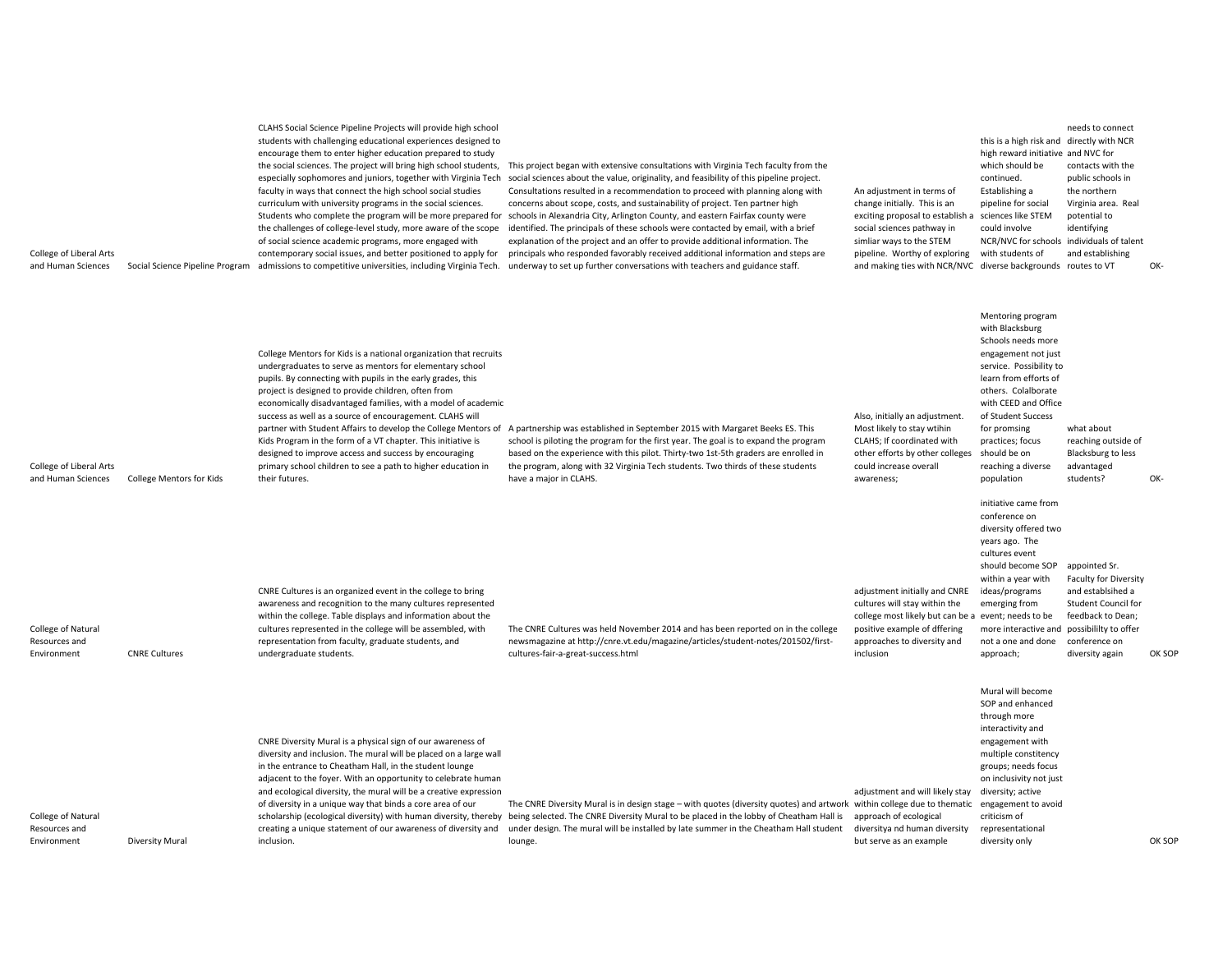| College of Natural<br>Resources and<br>Environment | Video                                         | VT cnrel ncludes ME is a tandem video production to our 'first<br>generation' video completed in 2014 and posted to our college<br>homepage. VTcnreIncludesME is an inclusion initiative<br>whereby individuals appear in the video and describe how and<br>why they feel included in the CNRE community. The video will<br>be a 3-5 minute production with up to 10-12 individuals<br>describing how they are included in CNRE. Ranging from<br>VTcnreIncludesME - An Inclusive undergraduates to faculty and staff, many voices will be heard<br>describing how they are included in the college community. | The CNREIncludesMe video production, as a parallel effort to our first generation video<br>recently produced, has not launched due to timing of production needs, identification<br>of a videographer, and funding for this effort.                                                                                                                                                                                                                                                                                                                                                                                                                                                                                                                                         | Isolated change and will be<br>focused on CNRE but can have<br>visibility on the web as<br>example; could focus on<br>inclusivity rather than<br>compositional diversity                                                                                      | this has potential to<br>showcasing diversity<br>and commitment to<br>inclusion among<br><b>CNRE</b> college<br>community. More<br>interactivity needed;<br>live or You-tube;<br>more creative and<br>spontaneous. | OK- |
|----------------------------------------------------|-----------------------------------------------|---------------------------------------------------------------------------------------------------------------------------------------------------------------------------------------------------------------------------------------------------------------------------------------------------------------------------------------------------------------------------------------------------------------------------------------------------------------------------------------------------------------------------------------------------------------------------------------------------------------|-----------------------------------------------------------------------------------------------------------------------------------------------------------------------------------------------------------------------------------------------------------------------------------------------------------------------------------------------------------------------------------------------------------------------------------------------------------------------------------------------------------------------------------------------------------------------------------------------------------------------------------------------------------------------------------------------------------------------------------------------------------------------------|---------------------------------------------------------------------------------------------------------------------------------------------------------------------------------------------------------------------------------------------------------------|--------------------------------------------------------------------------------------------------------------------------------------------------------------------------------------------------------------------|-----|
| College of Science                                 | Undergraduate Research<br>Opportunities (URO) | promote the participation of underrepresented students in<br>meaningful undergraduate research experiences in COS during<br>the academic year and during the summer. This initiative will<br>support the university plan to have each student participate in<br>undergraduate research.                                                                                                                                                                                                                                                                                                                       | COS has realigned the 2000 and 4000 level undergraduate research courses and<br>independent studies using the definitions of the scorecard metrics. Students in the<br>The Undergraduate Research Opportunities (URO) initiative will 4994 must author a paper or present their work at the VT Undergraduate Research<br>Conference or similar venue. COS Diversity Committee (COSDC) is planning fall meetings adjustment initially with<br>between URM students and faculty to discuss UG research opportunities.<br>The College is working to aid in the reestablishment of SACNAS (Society for Advancing<br>Hispanics/Chicanos & Native Americans in Science) at Virginia Tech.<br>COS will be participating in the Hispanic College Institute (HCI) event this summer. | possible connections with REUs together to learn<br>within COS and across colleges from each other and<br>to share best practies and build build a stronger<br>a strong community;                                                                            | existing program;<br>needs to expalnd to<br>bring "REUs"<br>community;                                                                                                                                             | OK- |
| College of Science                                 | Workshops                                     | 1) outreach seminars on science and math, and 2) seminars on<br>the contributions of underrepresented groups and women to<br>the field of science and mathematics. It also will have college<br>workshops for increasing sensitivity about different<br>Inclusion Seminars and Advising backgrounds and skills (i.e., diversity broadly defined) for<br>effective academic advising.                                                                                                                                                                                                                          | Outreach. NanoCamp will be offered this summer. COS has contacted teachers in<br>This work involves the expansion of two college seminar series: Roanoke, Danville/Martinsville, and the NRV. The event has been publicized at VAST<br>Inclusion Seminars. COS participated with other VT department/colleges/units on the<br>MLK lectures presented by Dr. Craig Ramey and Dr. Sharon Ramey (January 22-23,<br>2015). The Department of Geosciences hosted a seminar by Dr. Claudia Mora on the<br>"Diversity and Leadership in Science" (April 17, 2015). Advising Workshop. The Fall 2014<br>COS workshop was not held because of university restructuring. It is planned again for<br>the beginning of the Fall 2015 semester.                                          | adjustment initiallywith<br>potential to learn from and<br>contribute to other seminars<br>and advising workshops;<br>potential partnership with<br>other units                                                                                               | much more is<br>needed here; expand<br>beyond a lecture<br>series to discussion<br>and follow up after<br>workshop; focus on<br>understanding micro-<br>agressions, implicit<br>bias and privilege;                | OK- |
| College of Science                                 | Living and Learning<br>Communities (LLC)      | The initiative focuses on the use of living-learning<br>communities, coupled with a first year experience, to enhance<br>the admission and retention of students in sciences and math.<br>The initiative is adapting/adopting the best practices of existing<br>LLCs on campus.                                                                                                                                                                                                                                                                                                                               | Program has completed three years of operation.                                                                                                                                                                                                                                                                                                                                                                                                                                                                                                                                                                                                                                                                                                                             | Isolated change for an existing<br>programs; integrative sicence<br>curriculum has linkage to<br>InclusiveVT and team science<br>but needs to be intentional in<br>the approach; needs also to be next with focus on<br>cautious about exclusivity of<br>LLCs | program already<br>exists and not new<br>initiative; need to<br>define what comes<br>inclusion and<br>building community                                                                                           | OK- |
| Pamplin College of<br><b>Business</b>              | <b>Business Explorations</b><br>Conference    | Business Explorations (Business Expo) Conference for High<br>School Students provides "access" to VT/Pamplin by bringing<br>diverse business-focused juniors and seniors from Virginia high<br>schools to Virginia Tech.                                                                                                                                                                                                                                                                                                                                                                                      | The spring version of the conference was held in Blacksburg on March 27-28. Nearly 40<br>students and teachers from three Hampton Roads high schools participated. One of the an adjustment and will remain<br>high schools was a repeat participator bringing different students to the conference.<br>The teacher shared that Business Explorations would be the students' only opportunity<br>to experience Virginia Tech; and as a result from last fall's program, one of her students<br>accepted his offer and three more have been admitted.                                                                                                                                                                                                                        | a college conference; could<br>become visible to constitencies and various<br>and alumni reflecting well on<br>the university                                                                                                                                 | business focused<br>program that can<br>increase numbers<br>and expand business<br>related disciplines;<br>expand partnerships<br>pathways; potential<br>model for others                                          | OK- |

OK‐

OK‐

OK‐SOP

OK+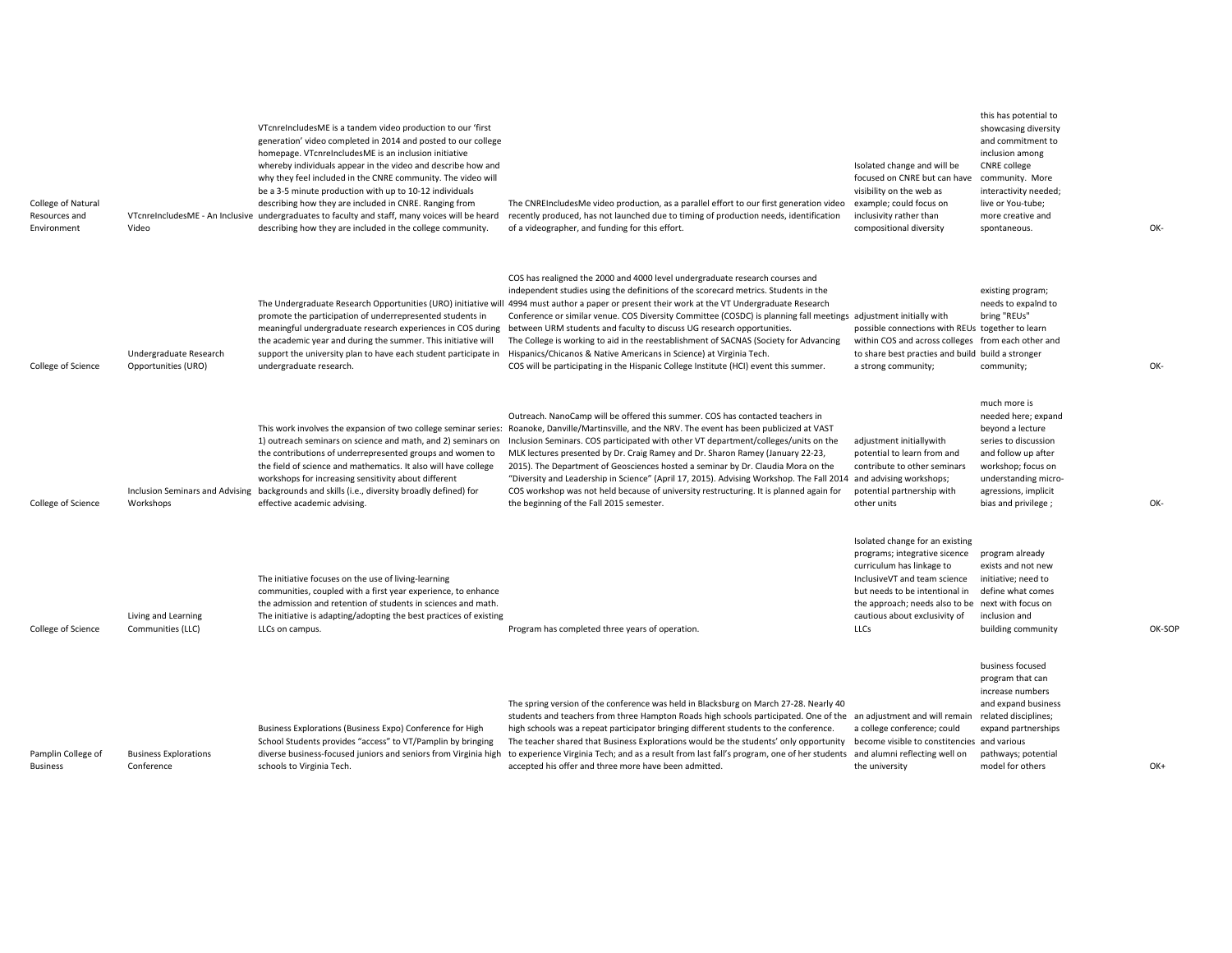| Pamplin College of<br><b>Business</b> | Pamplin's Undergraduate<br>Mentoring Programs (PUMP)                                     | Pamplin's Undergraduate Mentoring Programs (PUMP) pairs<br>upper-level students with incoming freshmen and transfer<br>students to aid their successful academic and social transition<br>to VT/Pamplin.                                                                                                                                                                                                                                                                                                                                                                                                                                                                                                                                                                                                                                                                                                                                                                                                               | The peer mentoring program for FRESHMEN students for the 2014-15 academic year<br>enrolled 160 mentees - compared to 128 last year, and 60 during its inaugural campaign<br>in 2010-11. Twenty-seven mentors led students in attending 6 workshops delivered by<br>company recruiters on topics such as diversity and inclusion, communication skills, etc.<br>Mentors met with their mentees weekly and participated in a monthly social gathering.<br>The peer mentoring program for TRANSFER students generated a total of 56 students -<br>44 mentees and 12 mentors. Also, study hall hours were established during exam<br>periods giving students additional space to prepare for finals.                                                                                                                                                                                                                                                                                                                                   | adjustment and will remain a<br>college program but could<br>share mentoring practices and<br>partner with alumni relations;                                                                                                                                                                                         | expansion to include Undergraduate<br>alumni as mentors<br>and 2nd year<br>students as mentees; through the<br>to become SOP in 4<br>years<br>position has been<br>created and the<br>office is now SOP;<br>recruitment efforts                                                                      | consider<br>connections with<br>GUMP (Graduate-<br>Mentoring<br>Program) offered<br>Graduate Student<br>Assembly (GSA) | OK     |
|---------------------------------------|------------------------------------------------------------------------------------------|------------------------------------------------------------------------------------------------------------------------------------------------------------------------------------------------------------------------------------------------------------------------------------------------------------------------------------------------------------------------------------------------------------------------------------------------------------------------------------------------------------------------------------------------------------------------------------------------------------------------------------------------------------------------------------------------------------------------------------------------------------------------------------------------------------------------------------------------------------------------------------------------------------------------------------------------------------------------------------------------------------------------|------------------------------------------------------------------------------------------------------------------------------------------------------------------------------------------------------------------------------------------------------------------------------------------------------------------------------------------------------------------------------------------------------------------------------------------------------------------------------------------------------------------------------------------------------------------------------------------------------------------------------------------------------------------------------------------------------------------------------------------------------------------------------------------------------------------------------------------------------------------------------------------------------------------------------------------------------------------------------------------------------------------------------------|----------------------------------------------------------------------------------------------------------------------------------------------------------------------------------------------------------------------------------------------------------------------------------------------------------------------|------------------------------------------------------------------------------------------------------------------------------------------------------------------------------------------------------------------------------------------------------------------------------------------------------|------------------------------------------------------------------------------------------------------------------------|--------|
| Pamplin College of<br><b>Business</b> | Diversity Recruiter Position                                                             | Creation of a 20-hour Diversity Recruiter position in 2012<br>added infrastructure to support the College's goal of increasing<br>the diversity of its undergraduate population. Development of a<br>scholarship program for underrepresented students in 2013 is<br>managed by this position.                                                                                                                                                                                                                                                                                                                                                                                                                                                                                                                                                                                                                                                                                                                         | The part-time Diversity Recruiter position has made significant advances in the<br>recruitment and enrollment of under-represented students in Pamplin. Specifically, the<br>critical mass of under-represented ethnic students has increased in each of the past two<br>years from 88 to 120 students. The position has created Diversity Recruiter<br>Sponsorships with 15 top Pamplin employers. These sponsorships are pooled together<br>and are matched 2-1 by existing Pamplin scholarship monies. In the last two years, the<br>New Horizons Scholarship has awarded 10, \$5,000/year scholarship for 4 years to<br>incoming under-represented freshmen. Throughout the academic year, these firms<br>participate in the delivery of our programs such as Diversity Recruiter Breakfast and<br>Luncheon prior to our two Business Horizons Career Fairs, college admission yield<br>events for under-represented students in Norfolk, Tysons and Richmond and various<br>other workshops, and other diversity initiatives. | adjustment initially and<br>although focused on Business,<br>provides visibility for<br>recruitment (and retention);<br>shared strategy for recruitment to re-invent the<br>is possible                                                                                                                              | to continue to<br>expand and<br>attention needs to<br>be focused on<br>retention as well;<br>can't recruit without<br>good retention;<br>could also connect<br>with other<br>recruitment offices<br>for sharing best<br>practicies; no need<br>wheel                                                 |                                                                                                                        | OK-SOP |
| College of Veterinary<br>Medicine     | Search Advocate Program                                                                  | Identify and train Search Advocates to serve on every search<br>committee in the College. Search Advocates are college<br>employees trained as process experts in search and selection,<br>and serve as a true member of the search<br>committee. The Search Advocate begins by working with the<br>search committee on final development/review of the position<br>description and qualifications before the position is posted. In<br>addition to regular participation, he or she provides research-<br>based information about unconscious cognitive and structural<br>biases that affect search and selection<br>processes, and suggests strategies to help mitigate the effects of tho<br>sebiases. TheSearchAdvocateworks collaboratively within the<br>group, and promotes diversity by sharing current information,<br>recommending inclusive/affirmative strategies, supporting full<br>committee and stakeholder participation, as well as consulting<br>with the Office of Equity and Inclusion as needed. | Oregon State University has agreed to host representatives from VT at search advocate<br>training. Representatives from both Vet Med and HR will participate in the on-site<br>training this spring. Once that training takes place, we will begin development of the<br>training model and pilot program at Vet Med.                                                                                                                                                                                                                                                                                                                                                                                                                                                                                                                                                                                                                                                                                                              | starts as an adjustment but<br>search advocate approach<br>could be used university wide<br>for recruitment; could enahnce culture; novel idea to training for search<br>or replace college liaison<br>approach; train the trainer<br>approach here and committee the process thru<br>diversity training requirement | Program is becoming<br>pervasive; HR on<br>board and team<br>attended a workshop can this replace the<br>at Oregon State<br>Univ; plans to take<br>OSU program and<br>embed within the VT with the diversity<br>being proactive from committee;<br>the very beginning of establish the<br>completion | college liaison<br>approach? Train the<br>trainer and assist<br>program in CVM<br>and expand                           | OK+    |
| College of Veterinary<br>Medicine     | Summer Camp and Continuing<br>Mentorship Program for<br><b>Underrepresented Students</b> | Initiate a summer camp and continuing mentorship program<br>for underrepresented minority students who may be interested<br>in a veterinary career                                                                                                                                                                                                                                                                                                                                                                                                                                                                                                                                                                                                                                                                                                                                                                                                                                                                     | Planning is underway and the first summer camp will be held in 2015.                                                                                                                                                                                                                                                                                                                                                                                                                                                                                                                                                                                                                                                                                                                                                                                                                                                                                                                                                               | an adjustment and likely to<br>remain focused on CVM<br>appropriately but will build<br>bridges to undergraduate<br>institutions with diverse<br>student body                                                                                                                                                        | connections made<br>with selected<br>undergraduate<br>institutions to build<br>pathways to Vet<br>School; ongoing<br>connections and<br>monitoring; first<br>camp held summer<br>15                                                                                                                  |                                                                                                                        | $OK+$  |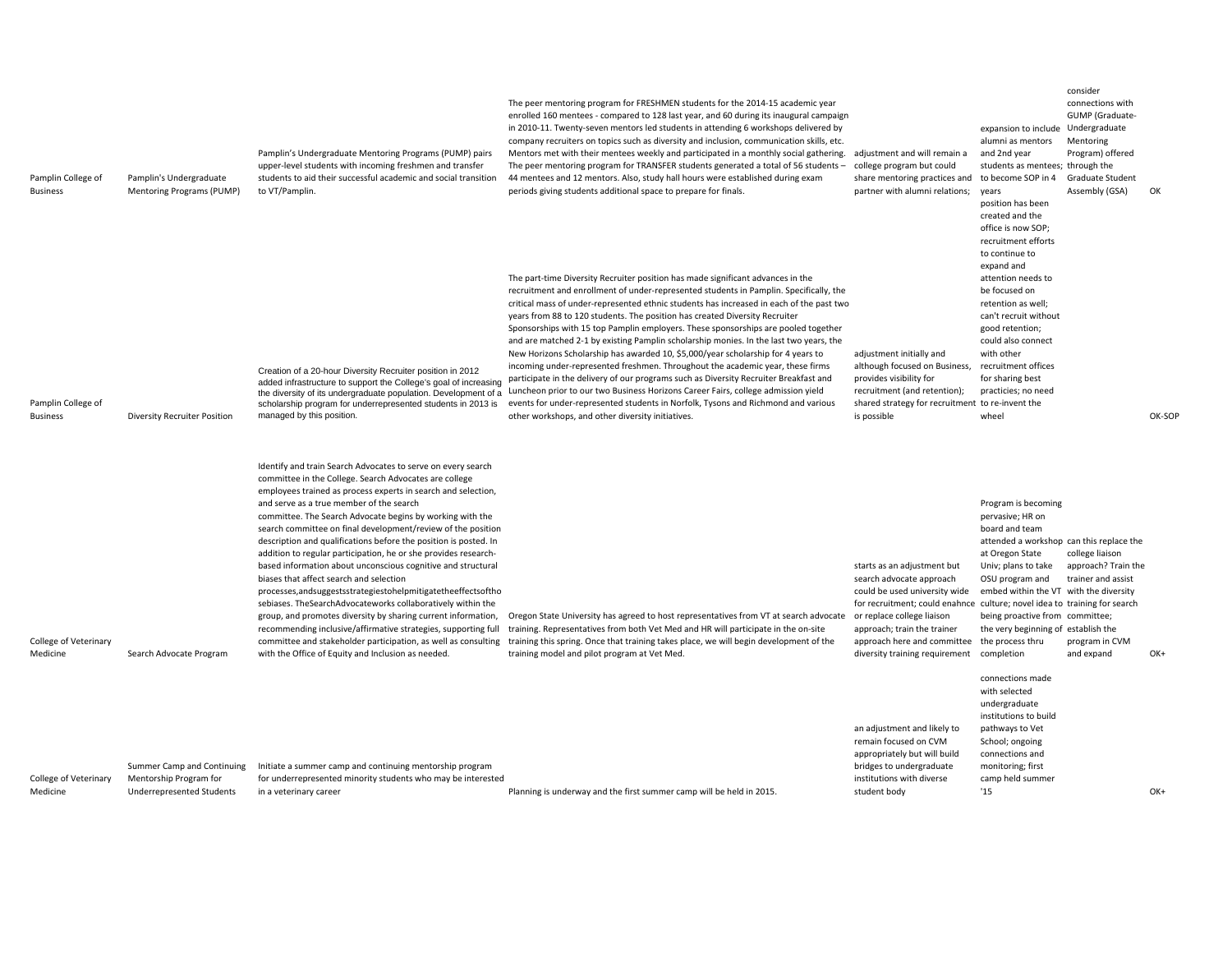| Dual Study/Career Program for<br><b>DVM Students</b>                            | Explore the feasibility of creating a dual study/career program<br>for DVM students                                                                                                                                                                                                                                                                                                                 | been scheduled.                                                                                                                                                                                                                                                                                                                                                                                                                                                                                                                                                                                                                                                                                                                            | adjustment but perhaps a<br>change in focus here to look<br>university-wide regarding dual<br>career programs and building<br>community;                                                                                                                                                                                                                                                                                                                                                                                                                            | more into<br>community building<br><b>DVM</b>                                                                                                                                                                                               | connections with<br>graduate school and<br>that includes DVM OK-                                                                                                                                                                                                                                                                                                                                                                                                                                                                                                                                                                                                                                                                                                                                                                                                                     |                                                                                                                                                                            |
|---------------------------------------------------------------------------------|-----------------------------------------------------------------------------------------------------------------------------------------------------------------------------------------------------------------------------------------------------------------------------------------------------------------------------------------------------------------------------------------------------|--------------------------------------------------------------------------------------------------------------------------------------------------------------------------------------------------------------------------------------------------------------------------------------------------------------------------------------------------------------------------------------------------------------------------------------------------------------------------------------------------------------------------------------------------------------------------------------------------------------------------------------------------------------------------------------------------------------------------------------------|---------------------------------------------------------------------------------------------------------------------------------------------------------------------------------------------------------------------------------------------------------------------------------------------------------------------------------------------------------------------------------------------------------------------------------------------------------------------------------------------------------------------------------------------------------------------|---------------------------------------------------------------------------------------------------------------------------------------------------------------------------------------------------------------------------------------------|--------------------------------------------------------------------------------------------------------------------------------------------------------------------------------------------------------------------------------------------------------------------------------------------------------------------------------------------------------------------------------------------------------------------------------------------------------------------------------------------------------------------------------------------------------------------------------------------------------------------------------------------------------------------------------------------------------------------------------------------------------------------------------------------------------------------------------------------------------------------------------------|----------------------------------------------------------------------------------------------------------------------------------------------------------------------------|
| <b>Expand Underrepresented</b><br><b>Recruitment Programs</b>                   | Expand current recruitment programs that focus on increasing<br>underrepresented students. Fall Visitation and Gateway have<br>been flagship programs for the Admissions office for several<br>years. This initiative will seek ways to expand the number of<br>students that are being served by these programs as well as<br>create smaller one day programs throughout the recruitment<br>cycle. | The Gateway program coincides with our regular yield program, Hokie Focus. It differs<br>from Hokie Focus, in that it targets underrepresented students that were offered<br>admission but have not yet made a decision on where to attend. Many of these<br>students were identified initially through their pipeline group. The program takes place<br>over two days with accommodations provided for one night. Prospective students are<br>We debuted a new one day program, "First to VT". We invited prospective students to<br>campus for a one-day event, providing them with knowledge about the university as<br>well as lunch in one of our award-winning dining facilities. We hosted over 60 students<br>generation students. | Isolated change. Gateway is<br>and helps represent VT's<br>visibility                                                                                                                                                                                                                                                                                                                                                                                                                                                                                               | regular basis                                                                                                                                                                                                                               |                                                                                                                                                                                                                                                                                                                                                                                                                                                                                                                                                                                                                                                                                                                                                                                                                                                                                      | OK-SOP                                                                                                                                                                     |
| The Hispanic College Institute<br>(HCI)<br>First<br>Generation/Underrepresented | and juniors in the Commonwealth of Virginia. The Virginia<br>2012 to combat myths and misconceptions about the college<br>search process and prepare Hispanic students for college.<br>Virginia Tech has won the bid to host this event on our<br>campus.<br>Provide an identified pathway for first generation students to                                                                         | Students will attend workshops and seminars to learn about admissions, financial aid,<br>and the college search process. They will also meet college professors and professionals<br>to talk about their academic interests. Student attendees break into small groups led by<br>upperclassmen. Lodging will take place in one of our residence halls, allowing them to<br>VALHEN again this year and will offer various workshops and panels to ensure these<br>We currently have almost 300 student applications for 125 spots. Rooms and meeting<br>spaces have been reserved. Lodging has also been reserved for the students. The dates<br>for the HCI this year are July 15-18th.                                                    | adjustment initially; highly<br>connections in NCR<br>starts as adjustment; could<br>become an highly visible<br>recruitment and retention<br>program reflecting the<br>university's commitment to                                                                                                                                                                                                                                                                                                                                                                  | connect with CLAHS<br>inititiative<br>this should be a                                                                                                                                                                                      | partnership with<br>Graduate School<br>connect with<br>veteran's initiative                                                                                                                                                                                                                                                                                                                                                                                                                                                                                                                                                                                                                                                                                                                                                                                                          | $OK++$<br>OK                                                                                                                                                               |
|                                                                                 | Student Pathway                                                                                                                                                                                                                                                                                                                                                                                     | navigate admission and matriculation procedures.                                                                                                                                                                                                                                                                                                                                                                                                                                                                                                                                                                                                                                                                                           | Graduate school has been approached to explore partnership. Follow-up meeting has<br>matched with current students for the entire program.<br>This year's group included 143 students, a 20% increase from the past several years.<br>and their families for this event. This program was specifically targeted for first<br>The three-day program is for Hispanic high school sophomores experience what it is like to be a Virginia Tech student. NASA has partnered up with<br>The initial framework for the website and publication has been completed, Various | already a succdssful program<br>commitment to diversity;<br>Every high school in the Commonwealth received a flyer and invitation for this program. and momentum should be<br>sustained; can be made highly<br>visibile and especially with | this is difficult to<br>implement but will<br>finish the feasibility<br>study; perhaps move<br>as support for<br>families and dual<br>career programs for<br>Gateway program<br>has been successful<br>and should become<br>SOP. Improvements<br>perhaps greater awareness and will continue on a<br>The first HCI was<br>successful and<br>should continue on a<br>regular basis; make<br>connectitons with<br>NCR/NVC regarding<br>the identification of<br>students from<br>northern VA area<br>and utilizing the<br>connections VT has<br>Latino Higher Education Network (VALHEN) started the event in students are considering STEM related programs. The registration deadline is April 20th. visible program for its first year in the area; also<br>for their Social<br>Science pipeline<br>stakeholder meetings have taken place around campus.<br>diversity and inclusion | perhaps more<br>building community<br>add social sciences<br>to MAOP and<br>CLAHS and the<br>multi-year program; in CLAHS and<br>retentional is critical elsewhere as well |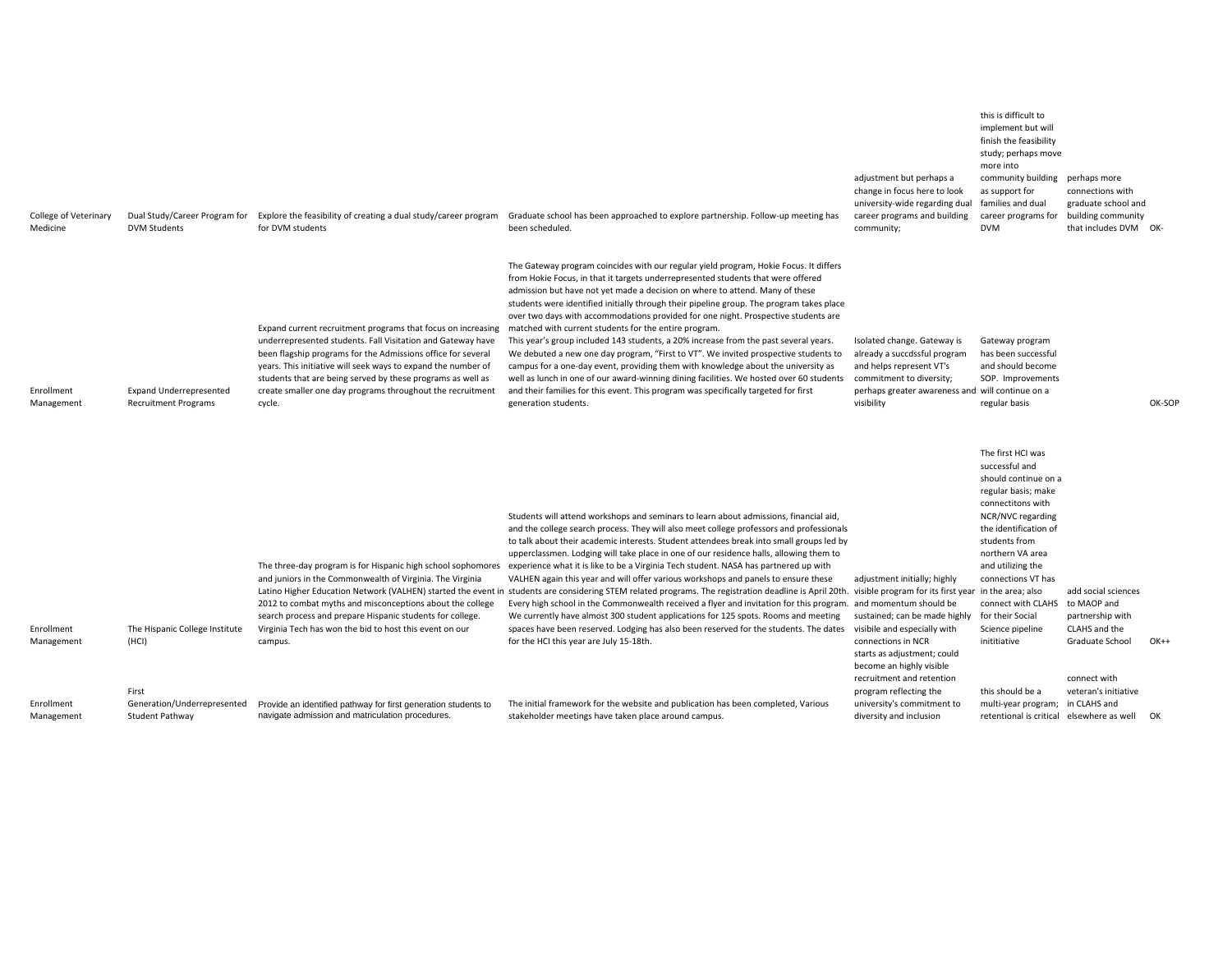| Affairs                             | Collaboration - Faculty<br>Vice Provost for Faculty Recruitment and Retention<br>Study | Conduct a retention and recruitment study, with structured<br>interviews, of all tenured and tenure track African American<br>and Hispanic faculty                                                                                                                                                                                                                                                                                                                                                                                                                                                                                                                                                                                                                                                           | Original proposal called for individual structured interviews with all tenured and tenure<br>track Black and Hispanic faculty to hear from them regarding their opinions of current<br>recruitment and retention efforts and ideas about how to improve recruitment and<br>retention moving forward. We completely revamped our proposal based on initial<br>meetings with the Black and Hispanic caucuses and developed a new plan of action.<br>D34+D37                                                                                                                                                                                                                                                                                                                                                                                                                                                                                                                                                                                                                                                                                                                                                                                                                                                                                                                                                                                                                                                                                                                                                                        | adjustment -- a salary equity<br>study will assist the university<br>in providing initial salary<br>information to recruit and<br>retain faculty                                                                                                                                                                                     | equity study that<br>could be more<br>helpful to focus on<br>starting salary;<br>results to be shared<br>fall '15; this can<br>move to SOP as<br>study will be<br>repeated every three<br>years |                                                                              | OK SOP |
|-------------------------------------|----------------------------------------------------------------------------------------|--------------------------------------------------------------------------------------------------------------------------------------------------------------------------------------------------------------------------------------------------------------------------------------------------------------------------------------------------------------------------------------------------------------------------------------------------------------------------------------------------------------------------------------------------------------------------------------------------------------------------------------------------------------------------------------------------------------------------------------------------------------------------------------------------------------|----------------------------------------------------------------------------------------------------------------------------------------------------------------------------------------------------------------------------------------------------------------------------------------------------------------------------------------------------------------------------------------------------------------------------------------------------------------------------------------------------------------------------------------------------------------------------------------------------------------------------------------------------------------------------------------------------------------------------------------------------------------------------------------------------------------------------------------------------------------------------------------------------------------------------------------------------------------------------------------------------------------------------------------------------------------------------------------------------------------------------------------------------------------------------------------------------------------------------------------------------------------------------------------------------------------------------------------------------------------------------------------------------------------------------------------------------------------------------------------------------------------------------------------------------------------------------------------------------------------------------------|--------------------------------------------------------------------------------------------------------------------------------------------------------------------------------------------------------------------------------------------------------------------------------------------------------------------------------------|-------------------------------------------------------------------------------------------------------------------------------------------------------------------------------------------------|------------------------------------------------------------------------------|--------|
| Affairs                             | "College" Liaisons Program                                                             | The eight academic colleges have implemented a program<br>called College Liaisons, which provides a 30-minute meeting<br>with all candidates who come to campus to interview for a<br>faculty position. (The Division of Student Affairs has one<br>department that has been using the liaison program and will<br>extend it to all of the DSA's departments.) We wish to support<br>the extension of this program to other senior management<br>units in support of successful recruitment of faculty. Faculty<br>who have these liaison meetings report on the value of having<br>a person to ask questions about work-life balance, community<br>Vice Provost for Faculty Consultation for Implementing a resources, challenges associated with minority status in our<br>rural area, and similar topics. | The College Liaisons program was active during the spring semester. The expansion of<br>the program to the Division of Student Affairs has been effective and the Division's<br>liaison has become a member of the group that meets on a regular basis. We have<br>made contact with vice presidential units and offered to meet to describe the liaison<br>program. To date, we have not been invited to have these meetings                                                                                                                                                                                                                                                                                                                                                                                                                                                                                                                                                                                                                                                                                                                                                                                                                                                                                                                                                                                                                                                                                                                                                                                                    | Initially evaluated as<br>adjustment, current intiative<br>could merge into the Search<br>advocate approach could be<br>used university wide for<br>recruitment; could enahnce or<br>replace college liaison<br>approach; train the trainer<br>approach here; keep college<br>liaison if desired by College<br>Dean                  | the college liaision<br>approach wasn't well Advocate approach<br>received except by<br>DSA;<br>important topic but<br>needs to be a                                                            | suggest consider<br>the Search<br>and work with CVM<br>on implementation OK- |        |
| Vice Provost for Faculty<br>Affairs |                                                                                        | The Vice Provost for Faculty Affairs and the Faculty Affairs<br>Team will offer workshops on unconscious bias. We will offer<br>them university-wide twice annually (once in fall and once in<br>Workshops on Unconscious Bias spring) and will also offer a college-based search chairs session. the following week, the classroom sessions were offered.                                                                                                                                                                                                                                                                                                                                                                                                                                                   | In January 2015, I learned that Michele Deramo, Diversity Development Institute, and<br>Karisa Moore, Equity and Access, were developing an online module on implicit bias,<br>which was to be paired with a classroom module focused on how implicit bias affects<br>decisions and can be managed. The online module was made available in mid-April, and offered university-wide and                                                                                                                                                                                                                                                                                                                                                                                                                                                                                                                                                                                                                                                                                                                                                                                                                                                                                                                                                                                                                                                                                                                                                                                                                                           | an adjustment initially;<br>workshops and training<br>sessions on unconcious bias<br>(and privilege, micro-<br>aggressions, etc) must be<br>with consistency and quality                                                                                                                                                             | university-wide<br>coordinated effort<br>regarding<br>unconcious bias;<br>examples need to be<br>designed for<br>differing job<br>responsibilities                                              |                                                                              | OK-    |
| <b>Graduate Education</b>           | Inclusive Graduate Life Center                                                         | This initiative will establish the GLC as an "inclusiveVT" space,<br>make visible the inclusive nature of our collective efforts,<br>establish expectations for behavior and interaction in the GLC<br>(based upon the Principles of Community), and much more.                                                                                                                                                                                                                                                                                                                                                                                                                                                                                                                                              | This is a multi-year project with several components. For the largest portion of this<br>initiative, a working group was established which consists of the GLC stakeholders<br>(graduate students, GLC operations staff, student organizations representatives). This<br>effort is led by Monika Gibson. To date, the stakeholder group has established priorities<br>and is meeting bi-weekly. The initial priorities are to: define what inclusivity means in<br>terms of physical spaces and attributes as well as policies that govern the building,<br>create a scoring mechanism to evaluate current status and to use data already<br>collected, analyze GLC promotional materials (website, brochures, signage, etc.) from<br>the perspective of inclusivity, and brainstorm ideas for programming and<br>communication to promote inclusivity. In addition, the NVC under the leadership of<br>Kenneth Wong and the Roanoke Center led by Kay Dunkley have engaged their<br>colleagues in similar local efforts. A meeting was held with the entire Graduate School<br>staff to discuss inclusivity and the three initiatives as well as to introduce the notions of<br>implicit bias and privilege in our daily operations. One specific result is the addition of<br>commitment to the Principles of Community and inclusivity as an expectation in all new implemented at various<br>position announcements. The staff members are already evaluated on their<br>commitment to diversity and inclusion but we have added the expectation to the new<br>position and candidates will be informed of this expectation. | initially evaluated as isolated<br>change, this initiative could be first year of review<br>quite scalable after a pilot is<br>conducted by the GLC; also<br>applicable to NVC and Roanoke groups and<br>Center; strategies and<br>processes could be<br>locations; goal would be to<br>have the entire university be<br>"inclusive" | and analysis<br>completed; focus<br>discussion about<br>what is "inclusive<br>GLC" and what needs<br>to be implemented;<br>some modifications<br>already made                                   |                                                                              | OK     |

original survey was scratched and replaced wit <sup>a</sup> salary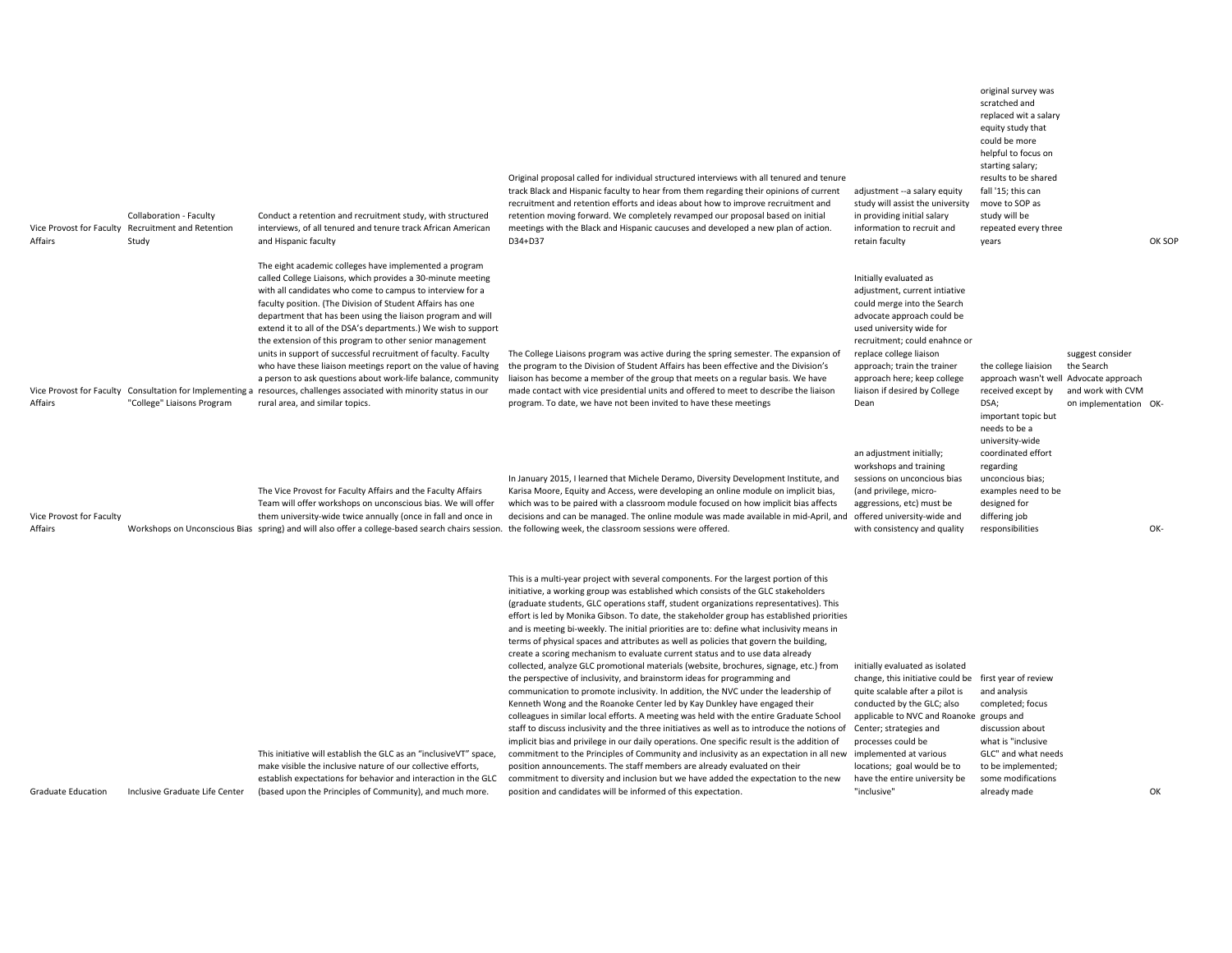| <b>Graduate Education</b>                 | Admissions                                                                                                                     | To identify and implement quality practices of holistic<br>evaluation in graduate admissions. The purpose of holistic<br>Holistic Evaluation for Graduate evaluation would be to approach admission from an inclusive<br>perspective rather than exclusion process.                                                       | The working group was established (Janice Austin, Rosemary Blieszner, Muhammad<br>Hajj, Dannette Beane) and meets regularly throughout the semester. (Janice Austin is on admissions should help<br>maternity leave currently but the progress has continued). The first task was to<br>determine which graduate schools especially at peer institutions use holistic evaluation<br>and gather specific information about their process. Some data have been collected but admissions to graduate study<br>this is an ongoing process. The second major task was to develop of survey of current<br>practices by VT academic programs. The survey has been finalized and is being readied<br>for distribution.                                                                                                                                                                                                                                                                                                                                                                                                                                                                                                                                                                                                                                                                                                                                                                                             | a pervasive change, holistic<br>increase the diversity of pool of and<br>viable candidates for<br>and can impact attitudes and<br>approach to diversity and<br>focuses on inclusion.                                                                                                                                                                                                                                                                                                                                       | practices around the<br>U.S. conducted plus<br>survey of current<br>practices by<br>departments and<br>programs; analysis<br>recommendations in<br>progress; Grad Dean<br>to meet with every<br>department in the<br>Fall                                                                                                                                                                                                                        |                                                                                                                                                                                                                      | OK+          |
|-------------------------------------------|--------------------------------------------------------------------------------------------------------------------------------|---------------------------------------------------------------------------------------------------------------------------------------------------------------------------------------------------------------------------------------------------------------------------------------------------------------------------|------------------------------------------------------------------------------------------------------------------------------------------------------------------------------------------------------------------------------------------------------------------------------------------------------------------------------------------------------------------------------------------------------------------------------------------------------------------------------------------------------------------------------------------------------------------------------------------------------------------------------------------------------------------------------------------------------------------------------------------------------------------------------------------------------------------------------------------------------------------------------------------------------------------------------------------------------------------------------------------------------------------------------------------------------------------------------------------------------------------------------------------------------------------------------------------------------------------------------------------------------------------------------------------------------------------------------------------------------------------------------------------------------------------------------------------------------------------------------------------------------------|----------------------------------------------------------------------------------------------------------------------------------------------------------------------------------------------------------------------------------------------------------------------------------------------------------------------------------------------------------------------------------------------------------------------------------------------------------------------------------------------------------------------------|--------------------------------------------------------------------------------------------------------------------------------------------------------------------------------------------------------------------------------------------------------------------------------------------------------------------------------------------------------------------------------------------------------------------------------------------------|----------------------------------------------------------------------------------------------------------------------------------------------------------------------------------------------------------------------|--------------|
| <b>Graduate Education</b>                 | <b>Creating Affirming Environment</b><br>for Graduate Education                                                                | Create affirming academic and professional environments for<br>graduate education is critical to success in graduate education.<br>This initiative will assist faculty (departments) to create<br>affirming communities and environments through mentoring,<br>anti-bullying and bias (explicit, implicit) free programs. | The working committee has been established. It is led by Graduate Student<br>Ombudsperson Ennis McCrery and includes GSA President G. Purdy and BOV Grad Rep<br>Ashley Francis. They have met regularly throughout the semester. A formal review of<br>the literature initially proposed was not conducted but rather pertinent data and<br>reports were gathered. Specifically, the report from Michigan State University Graduate<br>School from the Task Force for Graduate Culture and its draft recommendations for<br>incivility and bullying was quite helpful and will be used as a model for our next steps.<br>In addition to the work above, I have established a new protocol in evaluating requests<br>for Graduate School resources (time, personnel, funding). As a condition for receiving<br>Graduate School support, the requesters must share in writing how they will foster an<br>affirming environment for graduate education. This was shared with the IGEP programs for faculty as well; will have an<br>faculty, MAOP, and other faculty requesting support and was well received. This<br>practice increases the awareness of creating an affirming environment and the faculty's transformation of the<br>need to be attentive to such matters.                                                                                                                                                                                                                                 | initially pervasive change;<br>creating affirming environment until the new person School; revised<br>for graduate students will<br>involve education and training<br>impact upon the<br>university                                                                                                                                                                                                                                                                                                                        | the Expecations for<br>Graduate Study were affirming<br>reviewed and<br>disucssions held:<br>Ombudsperson took order to receive<br>another job and the<br>initiative is on hold<br>arrives in August;<br>meetings to be held<br>with departments to<br>discuss affirming<br>environment and<br>holistic admissions                                                                                                                               | requirement of<br>statement re<br>environment for<br>graduate student in<br>additional support<br>from Graduate<br>statement on<br>position<br>announcement<br>regarding inclusion<br>and principles of<br>community | OK           |
| <b>Human Resources</b><br>Human Resources | Collaboration - Faculty<br>Recruitment and Retention<br>Study<br>Inclusion and Diversity in New<br><b>Employee Orientation</b> | Conduct a retention and recruitment study, with structured<br>interviews, of all tenured and tenure track Black and Hispanic<br>faculty<br>Modify new employee orientation to focus more on campus<br>and efforts to connect new employees with our broader<br>community                                                  | Original proposal called for individual structured interviews with all tenured and tenure<br>track Black and Hispanic faculty to hear from them regarding their opinions of current<br>recruitment and retention efforts and ideas about how to improve recruitment and<br>retention moving forward. We completely revamped our proposal based on initial<br>meetings with the Black and Hispanic caucuses and developed a new plan of action.<br>The Department of Human Resources is addressing new employee orientation in two<br>significant ways: 1) to ensure that all materials are accessible to employees of all<br>abilities and (2) orient new employees to the university's commitment to inclusion and<br>diversity from day one of their employment at Virginia Tech.<br>Our goal is to create a new orientation experience that is both inclusive and accessible<br>to all individuals and serves as a model across the university community.<br>To date, we have made significant progress in updating the new employee orientation<br>experience to be more inclusive and accessible for all employees. We began by auditing<br>the new employee orientation experience and identifying the items we needed to<br>inclusion and diversity efforts, including regulatory requirements address. Our orientation committee meets monthly and we have met as a larger group<br>to discuss this initiative. The committee will continue to meet to ensure we keep<br>improving the experience. | initially evaluated as<br>adjustment; a salary equity<br>study will assist the university<br>in providing initial salary<br>information to recruit and<br>retain faculty<br>initially an adjustment; it is<br>critical to the university that VT incorporate inclusion robust statement<br>has a welcoming orientation<br>that fully represents<br>inclusiveVT and commitment<br>to diversity and inclusion; also<br>a positive and informative<br>website; and welcoming<br>approach and communication<br>with applicants | Originial study was<br>replaced by salary<br>equity study; see VP<br>for Faculty Affairs<br>initiative; will<br>become SOP with<br>study conducted<br>every three years<br>new employee<br>orientation has been orientation, VT<br>modified to<br>and diversity as well for search and job<br>as compliance<br>regulations; this is<br>appropriate but<br>should also include<br>enhancements on<br>website and<br>welcoming nature of responded | in addition to<br>needs a more<br>announcement (one<br>suggested to HR)<br>and better<br>communication<br>with applicants for<br>postiions. HR has                                                                   | OK SOF<br>OK |

survey of existing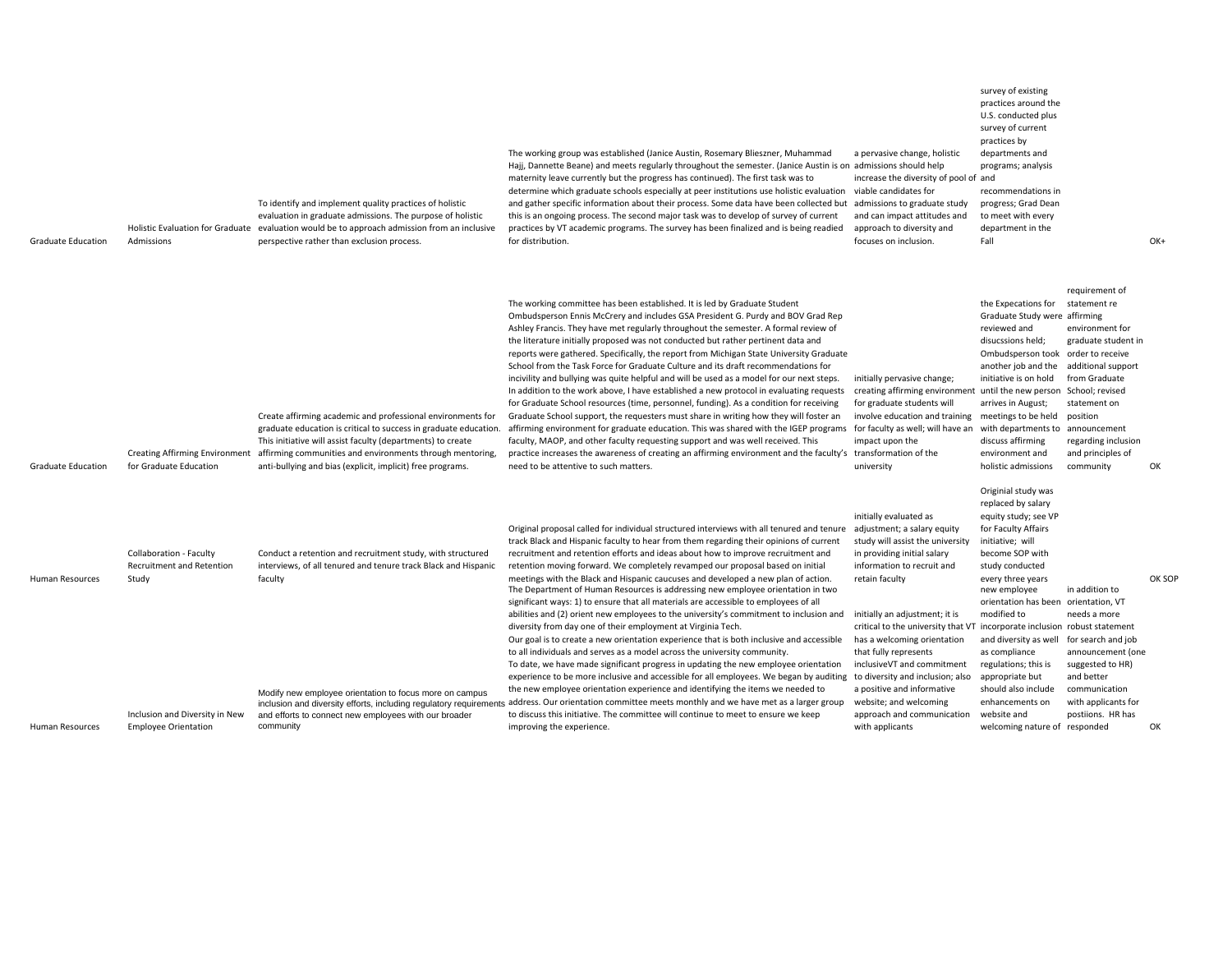| <b>Human Resources</b>                     | Advancing Childcare Initiatives                             | Assess child care needs, options, and alternatives to support<br>Virginia Tech employee families                                                                                                                                                                                                                                                                                                                                                                                                                                                                       | The design of this initiative was to complete an initial assessment of what has been<br>done historically regarding child care at Virginia Tech. That historical assessment is<br>complete, submitted to Vice President for Administration Sherwood Wilson, regarding<br>Virginia Tech's progress on child care since 1979.                                                                                                                                                                                                                                                                                                                                                                                                                                                                                                                                                                                                                                                                                                                                                                                                                                                                                                                                                           | adjustment initially; child care but should be<br>efforts are needed for faculty,<br>staff and students and<br>coordinated with the<br>community; represents VT<br>commitment of welcoming<br>affirming environment                                                                 | child care is an<br>important program<br>undertaken<br>university-wide and<br>for students, faculty Graduate School<br>and staff; meetings<br>underway to expand<br>conversation | partner with<br>and John Dooley's<br>community advisory<br>group | OK-    |
|--------------------------------------------|-------------------------------------------------------------|------------------------------------------------------------------------------------------------------------------------------------------------------------------------------------------------------------------------------------------------------------------------------------------------------------------------------------------------------------------------------------------------------------------------------------------------------------------------------------------------------------------------------------------------------------------------|---------------------------------------------------------------------------------------------------------------------------------------------------------------------------------------------------------------------------------------------------------------------------------------------------------------------------------------------------------------------------------------------------------------------------------------------------------------------------------------------------------------------------------------------------------------------------------------------------------------------------------------------------------------------------------------------------------------------------------------------------------------------------------------------------------------------------------------------------------------------------------------------------------------------------------------------------------------------------------------------------------------------------------------------------------------------------------------------------------------------------------------------------------------------------------------------------------------------------------------------------------------------------------------|-------------------------------------------------------------------------------------------------------------------------------------------------------------------------------------------------------------------------------------------------------------------------------------|----------------------------------------------------------------------------------------------------------------------------------------------------------------------------------|------------------------------------------------------------------|--------|
|                                            | Inclusion and Diversity Evalution and Assessment Plan       | It is incumbent upon the leadership of the new structure to<br>gather, assess, and report on measures of change within and<br>outside the new model. Specifically, in addition to evaluating<br>progress on the InclusiveVT initiatives, we will also gather<br>independent measures of change based upon the Diversity<br>Strategic Plan, the Inclusive Excellence areas, and measures of<br>Inclusion specifically                                                                                                                                                   | Marcy Schnitzer, Associate Director for Diversity Strategic Planning & Improvement, has<br>made the following progress toward the design presented in the original proposed<br>initiative:<br>. Diversity Strategic Plan baseline report: Marcy has collected and maintains data in<br>support of the 2013-18 Diversity Strategic Plan, under each of the four Inclusive<br>Excellence categories (Access and Success, Campus Climate and Intergroup Relations,<br>Education and Scholarship, and Institutional Infrastructure.)<br>• Analysis of the InclusiveVT open forum on September 29, 2014: Marcy has conducted<br>research and authored the report: InclusiveVT: Past, Present, Future. This report has<br>been distributed to the President's Inclusion and Diversity Executive Council, the<br>Inclusion Coordinators, Deans, and Vice Presidents and posted on the InclusiveVT web<br>page.<br>. Report on InclusiveVT initiatives: Marcy is no longer involved in the assessment of<br>InclusiveVT initiatives.<br>Additional progress (not specified in initiative): Marcy has provided information as<br>requested to the Black Faculty and Staff Caucus, and has been working with the LGBT<br>caucus on a qualitative analysis of the LGBTQ employee climate survey. | initially an adjustment; VPID<br>should lead the policy review<br>and language used in VT<br>documents                                                                                                                                                                              | assessment plan<br>needs to become<br>SOP once the VP for<br>ID is hired; not much<br>was accomplished<br>this year due to the<br>uncertain of the<br>office                     |                                                                  | OK SOF |
| Inclusion and Diversity Communication Plan |                                                             | The InclusiveVT communication plan will leverage and promote<br>a decentralized concept of Inclusion and Diversity across<br>Virginia Tech's campus. The goals are to take a proactive<br>approach promoting InclusiveVT and it's initiatives, to be<br>transparent, and communicate all events and activities<br>surrounding inclusion and diversity in the university. This<br>communication plan will draw information from all the areas<br>that are represented by the Vice Presidents and Deans on the<br>President's Inclusion and Diversity Executive Council. | Samantha Roscher, Inclusion and Diversity Public Relations Specialist, designed the<br>advertisement for InclusiveVT that appeared in the Chronicle of Higher Education. She<br>has also overseen updating the new Principles of Community framed copies throughout<br>campus. Roscher designed and developed the print layout for the report: InclusiveVT:<br>Past, Present, Future.                                                                                                                                                                                                                                                                                                                                                                                                                                                                                                                                                                                                                                                                                                                                                                                                                                                                                                 | adjustment; VP for ID must<br>assume the leadership for<br>developing and implementing a<br>communication plan including<br>social media, website and<br>blogs; Should work with Univ<br>Relations to develop guidelines now underway given<br>for language and<br>visuals/graphics | communication plan<br>also must become<br>SOP and is finally<br>uncertainities this<br>first year                                                                                |                                                                  | OK SOF |
|                                            | Inclusion and Diversity InclusiveVT Dashboards              | InclusiveVT will facilitate public access about demographics,<br>campus climate, and progress toward meeting the goals of<br>InclusiveVT and the Diversity Strategic Plan. We will follow a<br>dashboard model from UC Berkeley to construct our own.<br>Business Enterprise Systems is now using MicroStrategy<br>software to render dashboards for other university purposes,<br>and we have been assured that these can be created for<br>inclusion and diversity measures.                                                                                         | Marcy Schnitzer, Associate Director for Diversity Strategic Planning & Improvement, has<br>made the following progress toward producing Diversity Dashboards:<br>• Produced draft dashboards using available data from Institutional Research and<br>Effectiveness, based upon designs from Cornell University and the University of<br>California-Berkeley.<br>. Learned about MicroStrategy Analytics software, desktop version, which will be the<br>ultimate interface for producing dashboards.<br>• Consulted with Jeff Earley, Associate Provost for Finance, to gain expertise regarding<br>the use of MicroStrategy for producing dashboards.                                                                                                                                                                                                                                                                                                                                                                                                                                                                                                                                                                                                                                | initially an adjustment; VPID<br>should lead in the<br>idetnification of appropriate<br>collaborations, data collection<br>and analysis, and identifying<br>markers of transformation                                                                                               | dashboards will be<br>developed as<br>determined in the<br>near future                                                                                                           |                                                                  | OK-    |
| President                                  | <b>Reception Dinner for New</b><br>Underrepresented Faculty | Reception or Dinner for new underrepresented faculty hosted<br>by the President at The Grove early in the fall semester                                                                                                                                                                                                                                                                                                                                                                                                                                                | Working to pin down a date and time for the reception for new underrepresented<br>faculty hosted by the President.                                                                                                                                                                                                                                                                                                                                                                                                                                                                                                                                                                                                                                                                                                                                                                                                                                                                                                                                                                                                                                                                                                                                                                    | an adjustment important to<br>the faculty and commitment to<br>welcome and include tinto<br>community                                                                                                                                                                               | event was held and<br>will become SOP                                                                                                                                            |                                                                  | OK SOF |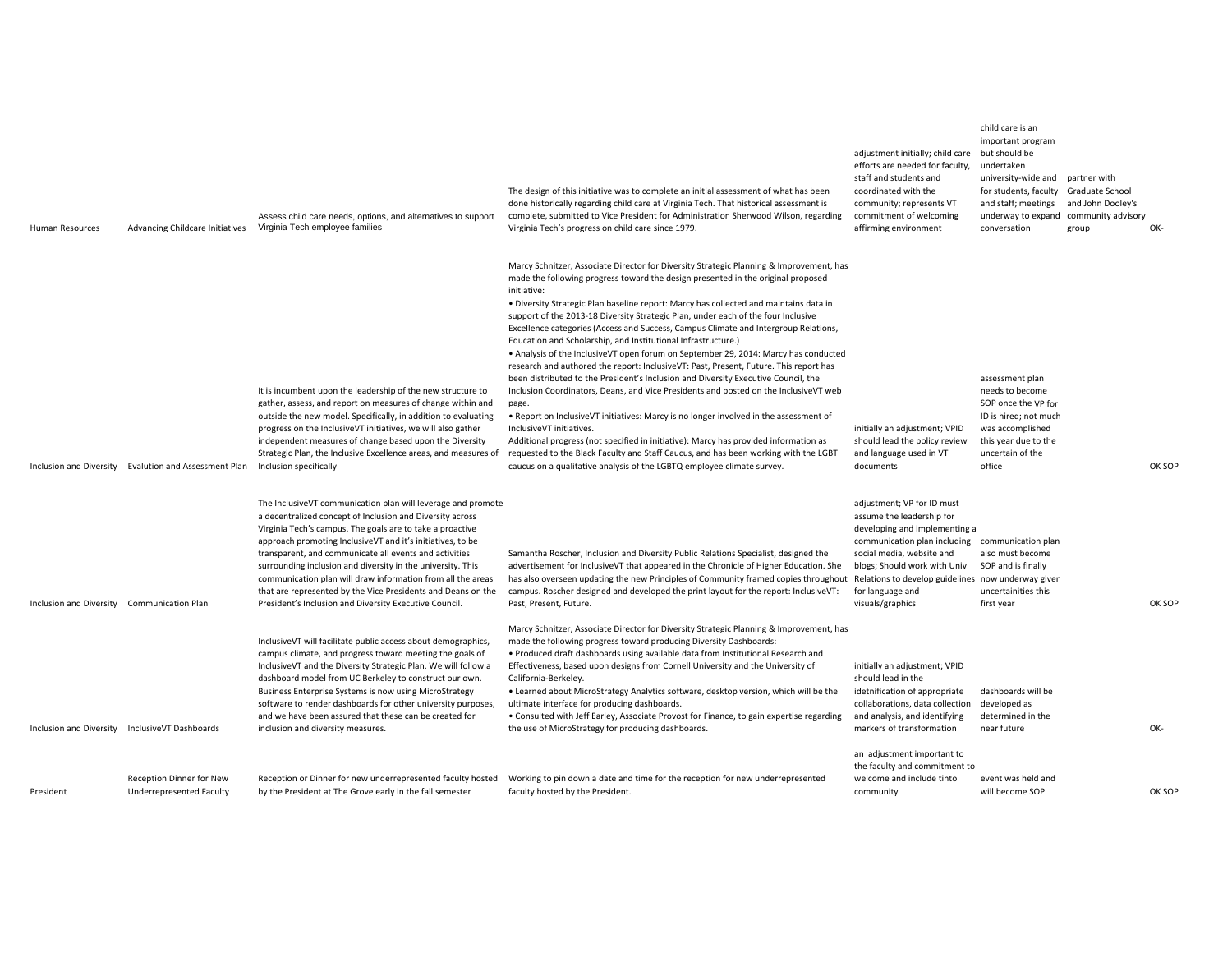| President                            | Students Admitted to Virginia<br>Tech                               | Reception for underrepresented students who have been<br>Reception for Underrpresented offered admission hosted by the President at The President's<br>Box at Lane Stadium (as part of Gateway Weekend) soon after<br>offer letters are issued in spring semester                                                                                                                                                                                | Reception was held on April 11, 2015, from 4:00-6:00 p.m. in the President's Suite of<br>Lane Stadium. 143 underrepresented high school students who have been offered<br>admission to Virginia Tech were in attendance (20% more than the last several years).<br>Past years numbers<br>2014-119 students<br>2013-118 students<br>2012-118 students<br>There were 30 University Administrators in attendance                                                                                                                                                                                                                                                                                                                                                                                                                                                                                                                                                                                                                                                                                                                                                   | initially an adjustment but<br>important to the student<br>groups and commitment to<br>welcome and incude. Should<br>also consider a range of events<br>that reinforce positive message successful event was<br>and inclusion. Should become held and will become<br>SOP                                                                                                                                  | SOP                                                                                                                                                                                                                                                                                                                    |                                                                                                                                                                          | OK SOF |
|--------------------------------------|---------------------------------------------------------------------|--------------------------------------------------------------------------------------------------------------------------------------------------------------------------------------------------------------------------------------------------------------------------------------------------------------------------------------------------------------------------------------------------------------------------------------------------|-----------------------------------------------------------------------------------------------------------------------------------------------------------------------------------------------------------------------------------------------------------------------------------------------------------------------------------------------------------------------------------------------------------------------------------------------------------------------------------------------------------------------------------------------------------------------------------------------------------------------------------------------------------------------------------------------------------------------------------------------------------------------------------------------------------------------------------------------------------------------------------------------------------------------------------------------------------------------------------------------------------------------------------------------------------------------------------------------------------------------------------------------------------------|-----------------------------------------------------------------------------------------------------------------------------------------------------------------------------------------------------------------------------------------------------------------------------------------------------------------------------------------------------------------------------------------------------------|------------------------------------------------------------------------------------------------------------------------------------------------------------------------------------------------------------------------------------------------------------------------------------------------------------------------|--------------------------------------------------------------------------------------------------------------------------------------------------------------------------|--------|
| President                            | Inclusive Search Committee<br>Composition                           | Increase diversity among university's senior leadership by<br>ensuring diverse composition of search committees for VP-<br>level searches; requiring unconscious bias training for searches<br>run through the President's office; analyzing candidate pools to<br>focus on identifying talent that would add to the diversity of<br>the leadership team.                                                                                        | Training has begun with many already participating. There is a face-to-face and an<br>online training presence.                                                                                                                                                                                                                                                                                                                                                                                                                                                                                                                                                                                                                                                                                                                                                                                                                                                                                                                                                                                                                                                 | adjustment or addition to good<br>practices; important to have<br>strong statement about<br>commitment to inclusion and<br>diversity in job announcement<br>(one shared already),<br>meaningful communication<br>with candidates (being done)<br>and training for search<br>committee; perhaps consider<br>Search Advocate approach<br>university wide after pilot with training already in<br><b>CVM</b> | training workshops<br>were held for<br>selected searches;<br>need to reconsider<br>approach given<br>search advocate<br>initiative, college<br>liaison and required<br>search committee<br>place                                                                                                                       |                                                                                                                                                                          | OK     |
| Senior Vice President<br>and Provost | National Center for Faculty<br>Development and Diversity<br>(NCFDD) | The Provost's Office will join the National Center for Faculty<br>range of programs for all faculty, graduate/professional<br>students, and postdoctoral fellows.                                                                                                                                                                                                                                                                                | The Provost's Office joined the National Center for Faculty Development and Diversity<br>(NCFDD). The membership was activated in February 2015 and as of April 2015 includes<br>over 550 members from Virginia Tech. Targeted constituent groups include: (a) faculty<br>members, (b) graduate and professional students, and (c) postdoctoral fellows.<br>The Faculty Affairs Team in the Office of the Provost has promoted the NCFDD as a<br>faculty development resource through web presence, Virginia Tech news<br>announcements, information flyers at campus events, using the College Liaisons, in new<br>faculty mentoring workshops, and hosting NCFDD core training webinar discussions.<br>The NCFDD offers 12 monthly core training webinars. The Faculty Affairs Team hosted<br>two webinar discussion for targeted constituent groups and has plans for additional<br>Development and Diversity (NCFDD), providing access to a wide discussion in the summer and throughout the 15-16 academic year.<br>NCFDD President and CEO, Kerry Ann Rockquemore, will visit Virginia Tech and present<br>to the campus community during September 2015. | initiative starts as adjustment;<br>strong faculty development<br>programs for all faculty are<br>important to the university;<br>need quality leadership by<br>faculty                                                                                                                                                                                                                                   | VT joined the<br>National Center for<br><b>Faculty Development</b><br>and Diversity and<br>made it available to<br>all; more<br>engagement with<br>faculty and their use<br>of the information;<br>conduct survey of<br>useage and plan for<br>ongoing dialogue;<br>connect other<br>mentoring programs<br>with NCDDD; | would be helpful to<br>review FARS,<br>guidelines to P/T for<br>appropriate<br>language and clarity<br>around focus of and<br>examples of<br>inclusion and<br>diversity; | OK     |
| Senior Vice President<br>and Provost | Promote Inclusive Pedagogy                                          | The Senior Vice President and Provost, working with the vice<br>provosts, will assemble a committee to review options for<br>promoting inclusive pedagogy. The committee will include<br>Peter Doolittle (CIDER), Michelle James Deramo and Alicia<br>Cohen (Diversity Development Institute), Rachel Holloway and<br>Jack Finney (Vice Provosts), Karen DePauw (Vice President and<br>Dean for Graduate Education) and others to be identified. | This initiative and initiative #3 (Inclusion Scholars) have been integrated and folded into<br>the robust efforts of the Diversity Development Institution in UOPD in Human<br>Resources. Now led by the Diversity Development Institute in collaboration with<br>Undergraduate Academic Affairs, and CIDER, the initiative has taken form and includes<br>convening an Inclusive Pedagogy Roundtable with discussions underway for ultimately<br>offering an Inclusive Pedagogy certificate through CIDER.<br>In January, 2015 a robust discussion was held at the Advancing Diversity conference<br>that focused on inclusive pedagogy. The session was well attended and received<br>positive evaluations with expressed interest for further discussions.<br>DDI and Undergraduate Academic Affairs presented a model for inclusive pedagogy at a members utilizing inclusive<br>national AACU conference in March, 2015.                                                                                                                                                                                                                                   | an adjustment initially;<br>inclusive pedagogy is<br>important but needs to be<br>done well and involve faculty<br>pedagogy                                                                                                                                                                                                                                                                               | strong, visible<br>leadership is needed<br>in the Provost office<br>for Inclusive<br>pedagogy; bring the<br>separate initiatives<br>and personnel<br>together for<br>meaningful<br>conversation and<br>action                                                                                                          | connect with CALS<br>initiative                                                                                                                                          | OK     |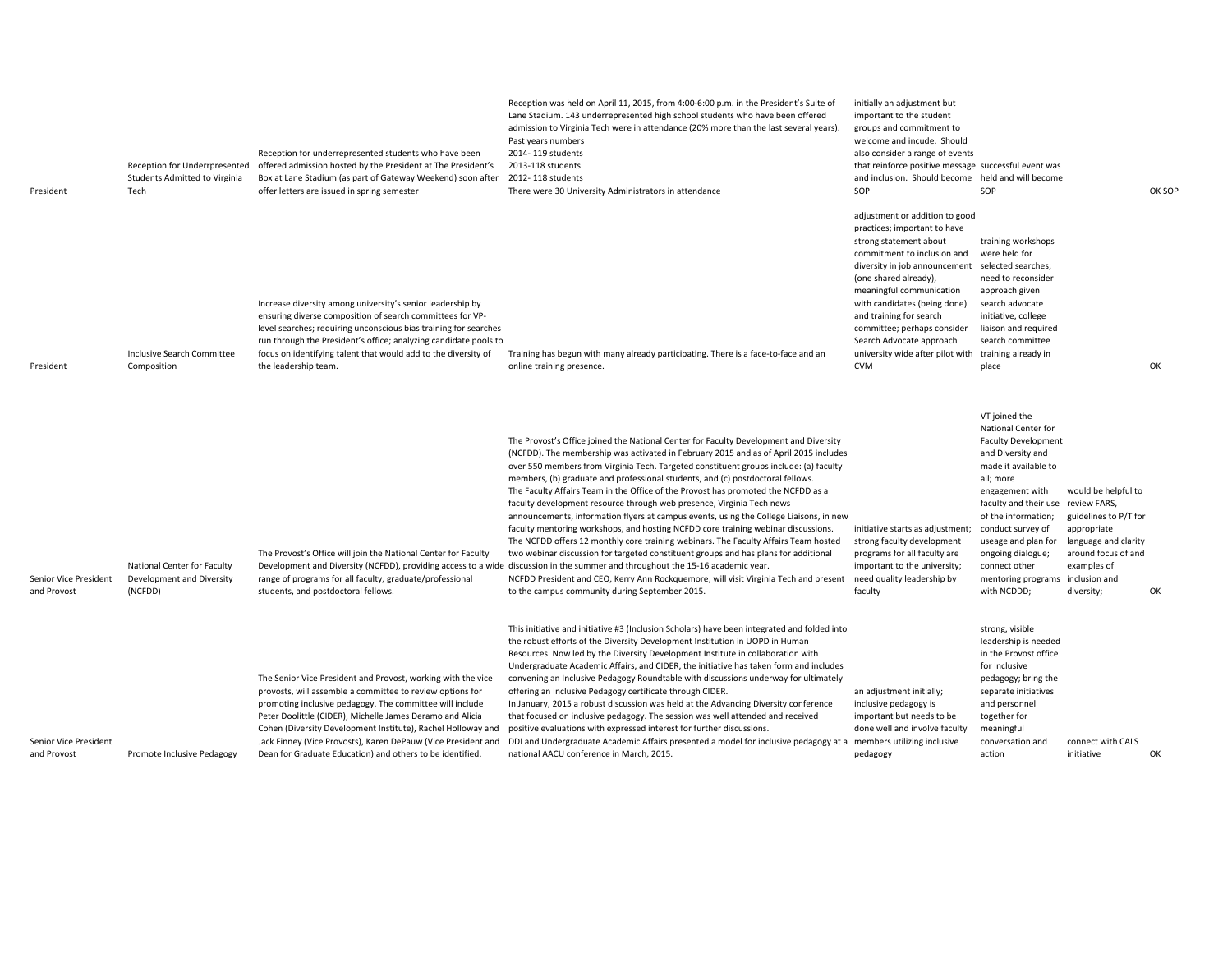| Senior Vice President<br>and Provost     | Inclusion Scholars and Program<br>Leaders                                                                                   | The Office of the Senior Vice President and Provost will<br>assemble a group of faculty who are inclusion scholars or<br>program leaders. The intention is to involve directors of the<br>following programs: Appalachian Studies, Africana Studies,<br>Women's and Gender Studies, Native American Studies,<br>International Studies, Religion and Culture, representatives of<br>budding programs (e.g., Judaic Studies, Hispanic/Latino(a)<br>Studies, Disabilities Studies), Race and Social Policy Research<br>Center, and others to be identified. | Please see progress report on Inclusive Pedagogy (OSVPP initiative #2). Inclusion<br>Scholars will be integrated into the inclusive pedagogy efforts as advanced by DDI and<br>Undergraduate Academic Affairs.                                                                                                                                                                                                                                                                                                                                                                                                                                                                                                                                                                                                                                                                                                                                                                                                                                                                                                                                                                                                                                                                        | an adjustment that needs to<br>expand; Faculty whose<br>scholarship is related to<br>inclusion and diversity would<br>be helpful in transforming VT<br>into an inclusive university    | not much happened<br>here thusfar bu<br>important topic;<br>important to<br>determine how<br>scholars who study<br>diversity are indeed<br>connected with<br>InclusiveVT;                                              | perhaps work with<br>academic deans and<br>VP ID to convene<br>scholars                                        | OK-    |
|------------------------------------------|-----------------------------------------------------------------------------------------------------------------------------|----------------------------------------------------------------------------------------------------------------------------------------------------------------------------------------------------------------------------------------------------------------------------------------------------------------------------------------------------------------------------------------------------------------------------------------------------------------------------------------------------------------------------------------------------------|---------------------------------------------------------------------------------------------------------------------------------------------------------------------------------------------------------------------------------------------------------------------------------------------------------------------------------------------------------------------------------------------------------------------------------------------------------------------------------------------------------------------------------------------------------------------------------------------------------------------------------------------------------------------------------------------------------------------------------------------------------------------------------------------------------------------------------------------------------------------------------------------------------------------------------------------------------------------------------------------------------------------------------------------------------------------------------------------------------------------------------------------------------------------------------------------------------------------------------------------------------------------------------------|----------------------------------------------------------------------------------------------------------------------------------------------------------------------------------------|------------------------------------------------------------------------------------------------------------------------------------------------------------------------------------------------------------------------|----------------------------------------------------------------------------------------------------------------|--------|
| Undergraduate<br><b>Academic Affairs</b> | <b>Advising Matters Conference</b><br>2015, Updating Your Toolbox:<br><b>Stratagies for Advising Special</b><br>Populations | Advising Matters Conference 2015-Theme: "Updating Your<br>Toolbox: Strategies for Advising Special Populations."                                                                                                                                                                                                                                                                                                                                                                                                                                         | The Advising Matters Conference 2015 was held on Friday, March 6, 2015. The targeted<br>constituent group for this initiative was Virginia Tech faculty and staff who serve as<br>academic advisors, but the event was open to all members of<br>the Virginia Tech community. Additionally, advisors from other institutions in the region<br>(e.g., Radford University, New River Community College) also were in attendance. The<br>theme this year, "Updating Your Toolbox: Strategies for<br>Advising Special Populations", was designed specifically to provide our constituent<br>group provide guidance for advising a diverse representation of special populations.                                                                                                                                                                                                                                                                                                                                                                                                                                                                                                                                                                                                          | isolated change; important<br>approach in helping advisors to<br>enhance their tools and<br>strategies in advising                                                                     | program has been in<br>existence for 5 years<br>and needs to move<br>to SOP; new<br>components and<br>cohorts should be<br>added                                                                                       | avoid using special<br>populations                                                                             | OK SOP |
| Undergraduate<br><b>Academic Affairs</b> | <b>General Education Reform</b>                                                                                             |                                                                                                                                                                                                                                                                                                                                                                                                                                                                                                                                                          | In the initial InclusiveVT initiatives, Undergraduate Academic Affairs submitted one<br>aspect of general education reform. Specifically, the proposed Pathways curriculum<br>included an integrative outcome focused on Intercultural and Global Knowledge.<br>Integration of learning related to Intercultural and Global Knowledge across the<br>curriculum ensures that all Virginia Tech students will be exposed to course content and evovle; critical to an inclusive<br>learning experiences related to inclusion and diversity in multiple courses within<br>general education.                                                                                                                                                                                                                                                                                                                                                                                                                                                                                                                                                                                                                                                                                             | isolated change and will<br>university and transforming<br>curriculum                                                                                                                  | initiative added after<br>the approval of the<br>resolution for Gen Ed<br>reform; needs to<br>ensure integrative<br>approach and<br>mapping for<br>inclusivity                                                         |                                                                                                                | OK     |
| Undergraduate<br><b>Academic Affairs</b> | Undergraduate Research<br><b>Mentoring Program</b>                                                                          | Undergraduate Research Mentoring Program. The initiative<br>would match first-generation and underrepresented students<br>with graduate student, post-doc, or faculty mentors to<br>encourage and support participation first-generation and<br>under- represented students in undergraduate research.                                                                                                                                                                                                                                                   | The initiative would match first-generation and underrepresented students with<br>graduate student, post-doc, or faculty mentors to encourage and support participation<br>among first-generation and under-represented students in<br>undergraduate research. On March 6, 2015 the Office of Undergraduate Research<br>hosted a half-day Entering Mentoring workshop for faculty, postdocs and<br>graduate students who mentor undergraduate researchers. Almost 50 participants from<br>departments, institutes and administrative officesattended. Dr. H.G. Adams gave a<br>keynote address on best practices in mentoring. Dr. Nikki Lewis led participants in a<br>series of case studies derived from the Wisconsin Program for Scientific<br>Teaching/Howard Hughes Medical Institute's Entering Mentoring Course. Keri Swaby,<br>Coordinator for Undergraduate Research, facilitated a panel discussion of international<br>faculty and graduate students about the unique mentoring needs of international<br>students. The Entering Mentoring workshop was sponsored by the Office of<br>Undergraduate Research, Fralin Life Sciences Institute, Office of Research, Howard<br>Hughes Medical Institute, National Institutes of Health, and National Science<br>Foundation. | isolated change;<br>undergraduate mentoring<br>programs could be a hallmark<br>and impact would be great<br>upon the undergraduates as<br>well as the graduate students<br>and faculty | needs expansion<br>with more<br>involvement of<br>faculty and graduate<br>students and to<br>move beyond STEM; possible<br>maybe involve CLAHS connections with<br>and its initiative for<br>Social Science<br>pathway | <b>GUMP</b> and initaitive<br>in Pamplin College<br>of Business                                                | OK     |
| University Libraries                     | Diversity Alliance Resident<br>Librarian                                                                                    | We are beginning a new fellowship program to hire a Diversity<br>Alliance Resident Librarian. In conjunction with University of<br>Iowa, American University, and West Virginia University, we<br>are committing to increasing under-represented populations,<br>offering a rich and broad experience to mentor residents and<br>expose fellows to leadership opportunities, scholarship and<br>professional development in academic libraries.                                                                                                          | Ongoing - Meeting with Diversity Alliance for Academic Librarianship partners on a<br>consistent basis.<br>January 31st - Met with partners at the American Library Association Conference in<br>Chicago, IL to confirm and outline strategies for the alliance and the collaborative<br>expectations of the incumbents of the positions we are each hiring.<br>February - Created position description and job ad.<br>March - Advertised position in appropriate places.<br>March 4 - Post created for position on the VT website.<br>April 7 - Closed post<br>April - Reviewing and meeting with Search Committee to determine applicant status.                                                                                                                                                                                                                                                                                                                                                                                                                                                                                                                                                                                                                                    | adjustment; beyond a<br>commitment to increasing<br>URM in library, it is important<br>to expand leadership<br>opportunities in scholarship of<br>inclusion and diversity;             | person was hired<br>and now must<br>develop a plan for<br>efforts within the<br>Library and assisting office and faculty<br>with InclusiveVT<br>messaging                                                              | perhaps some<br>archinving on<br>InclusiveVT;<br>working the Provost<br>scholars of inclusion<br>and diversity | OK     |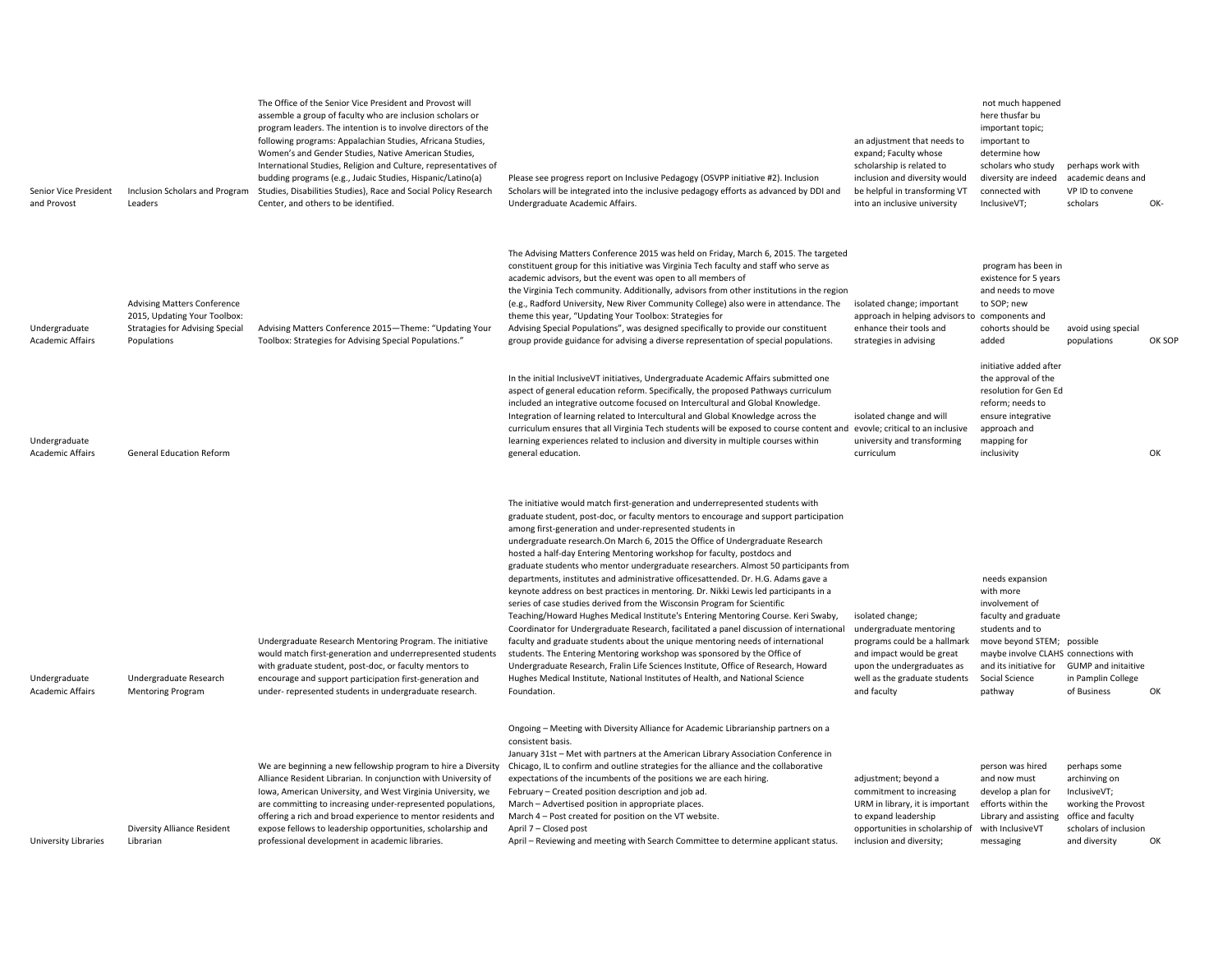| <b>University Libraries</b>          | Inclusion and Diversity Library<br>Events<br>Collaboration with Cape<br>Peninsula University of | The library will be hosting multiple events to support inclusion<br>and diversity at Virginia Tech. One example is the Living Library<br>where people of different cultures are invited to share their<br>personal stories. Film screenings, speakers, and displays will<br>also be hosted at the library. Underrepresented groups such as<br>LGBT, Hispanic interest groups, and the Black Student Alliance<br>will also partner with us for these events.<br>The Libraries are collaborating with Cape Peninsula University<br>of Technology in Cape Town, South Africa on a work/study<br>exchange for faculty as well as staff within the libraries, The<br>visiting faculty or staff will be working face-to-face with many<br>employees here in the library. The idea is an exchange of<br>knowledge that can work to improve workflows of the home<br>Technology in Cape Town, South institution and shared broadly as well as use this venue as a | The project was completed as of March 31st.<br>We are about at 3.5 or 4-we still have to get our librarian on the plane to Cape Town<br>and host their librarian here in Blacksburg. What has gone before was very complicated,<br>consisting of formulating policy and checking it, obtaining funding, etc. This is the actual                                                                                                                                                                                                                                                                                                                                                                                                                                                                                                                                                                                                                                                                                                                                                                                                                                                                                                                              | adjustment initially; good idea<br>and possibilities for showcasing attendance and<br>diversity and inclusion; Living<br>Library is good and needs to be becomes SOP with<br>a part of the university events<br>offered not isolated to<br>Newman<br>adjustment with focus on<br>library primarily and should<br>consider possibility to<br>university-wide impact or | events were<br>scheduled and held<br>with minimal<br>visibility; this<br>expectation for<br>annual events and<br>increased visibility<br>interesting and<br>informative for<br>Librarians; less<br>impact beyond<br>library; need to<br>determine ways to<br>achieve greater<br>impact upon | OK  |
|--------------------------------------|-------------------------------------------------------------------------------------------------|-----------------------------------------------------------------------------------------------------------------------------------------------------------------------------------------------------------------------------------------------------------------------------------------------------------------------------------------------------------------------------------------------------------------------------------------------------------------------------------------------------------------------------------------------------------------------------------------------------------------------------------------------------------------------------------------------------------------------------------------------------------------------------------------------------------------------------------------------------------------------------------------------------------------------------------------------------------|--------------------------------------------------------------------------------------------------------------------------------------------------------------------------------------------------------------------------------------------------------------------------------------------------------------------------------------------------------------------------------------------------------------------------------------------------------------------------------------------------------------------------------------------------------------------------------------------------------------------------------------------------------------------------------------------------------------------------------------------------------------------------------------------------------------------------------------------------------------------------------------------------------------------------------------------------------------------------------------------------------------------------------------------------------------------------------------------------------------------------------------------------------------------------------------------------------------------------------------------------------------|-----------------------------------------------------------------------------------------------------------------------------------------------------------------------------------------------------------------------------------------------------------------------------------------------------------------------------------------------------------------------|---------------------------------------------------------------------------------------------------------------------------------------------------------------------------------------------------------------------------------------------------------------------------------------------|-----|
| University Libraries                 | Africa                                                                                          | cultural exchange platform for inclusion and diversity.                                                                                                                                                                                                                                                                                                                                                                                                                                                                                                                                                                                                                                                                                                                                                                                                                                                                                                   | execution of the plan, the fun part!                                                                                                                                                                                                                                                                                                                                                                                                                                                                                                                                                                                                                                                                                                                                                                                                                                                                                                                                                                                                                                                                                                                                                                                                                         | consider additional initiative                                                                                                                                                                                                                                                                                                                                        | inclusiveVT                                                                                                                                                                                                                                                                                 | OK- |
| Vice President for<br>Administration | <b>VPAS Inclusion and Diversity</b><br>Committee                                                | The Vice President will establish an Inclusion and Diversity<br>Leadership Council, supported by an Advisory Community, to<br>provide oversight and accountability for division-wide and<br>departmental initiatives. The VPAS Council mirrors the<br>University's inclusion and diversity administrative structure of<br>an Executive Council and Advisory Community, and supports<br>the division's full participation in the decentralized model. The<br>Council will be responsible for planning, coordination, and<br>assessment; monitoring implementation efforts and progress<br>towards goals; actively advocating for inclusive excellence; and<br>Leadership Council and Advisory reporting to the Vice President. The Advisory Community will<br>ensure stakeholder input and on-going involvement.                                                                                                                                           | On February 9, 2015, the VPAS Inclusion and Diversity Leadership Council (IDLC) was<br>chartered under the leadership of Sherwood G. Wilson, Vice President for<br>Administration. The Council has been established as a standing committee, is comprised<br>of the Vice President's direct reports (or their delegate), and has been charged with<br>providing oversight and accountability for division-wide and departmental inclusion and<br>diversity efforts. The VPAS IDLC was established to mirror the university's inclusion and<br>diversity administrative structure and to provide a framework to ensure sustained<br>division and department commitments and investments in inclusion and diversity. The<br>group has had two meetings with a third meeting scheduled in April/May, and is<br>currently working on the implementation of an Advisory Community within the division<br>to expand the reach of current efforts. The Advisory Community will be charged with<br>identifying new initiatives, garnering stakeholder input and support, and driving<br>employee engagement related to our inclusion and diversity goals (both formally and<br>informally). The initial formation of this Community should be complete by June 30th. | adjustment; the Council will<br>assist the VP for Admin<br>Services in ensuring inclusion<br>and diversity issues are<br>addressed within and<br>depending upon the initiatives<br>can have a broader university<br>wide impact                                                                                                                                       | The Advisory Council<br>was established and<br>becomes SOP;<br>recommendations<br>need to come from<br>the Council for areas<br>of focus and actions                                                                                                                                        | OK  |
| Vice President for<br>Administration | Apprenticeship Program                                                                          | Three positions in trades-related job groups were created to<br>support the establishment of an apprenticeship program for<br>current employees in Facilities. These positions are in job<br>groups for which there are goals for women and<br>underrepresented groups under the university's Affirmative<br>Action Plan.                                                                                                                                                                                                                                                                                                                                                                                                                                                                                                                                                                                                                                 | This apprenticeship program meets the standards of the Virginia Apprenticeship Council<br>and requires a four year commitment of on the job training and coursework. At the<br>September 2014 "All Hands" meeting of Facilities personnel, the Associate Vice<br>President and Chief Facilities Officer announced the new Facilities apprenticeship<br>program open to all pay band 1 and 2 employees, and the positions available in the<br>current year, including two Trades Mechanic Apprentices and one HVAC Technician<br>Apprentice. After the screening and interview process, two Trades Mechanic<br>Apprentices began work in their new positions on February 10, 2015, while the HVAC<br>Technician Apprentice began work on February 25, 2015. The vacancies created by the<br>promotion of these individuals into the apprenticeship program has enabled Facilities<br>to hire an additional housekeeper and advertise for two additional positions.                                                                                                                                                                                                                                                                                            | isolated change; this program<br>will continue within VPAS area<br>and assist in better serving<br>those employees                                                                                                                                                                                                                                                    | program started and<br>should continue in<br>that its helps URM<br>and women advance<br>in facilities; possible<br>collaboration with<br><b>DSA</b>                                                                                                                                         | OK  |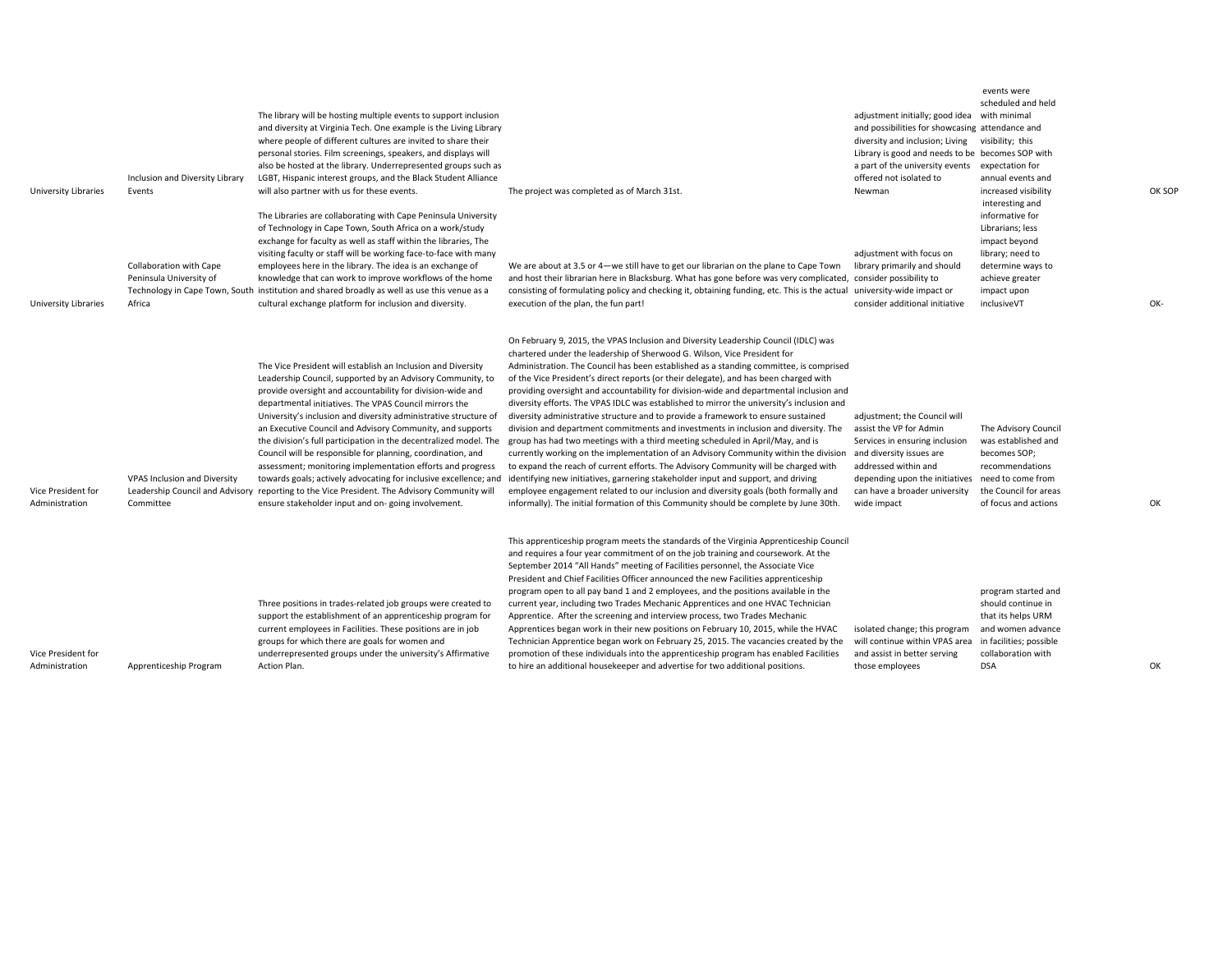| Vice President for<br>Administration                                 | <b>Unisex Restrooms</b>                                                                          | Unisex restrooms are public restrooms that individuals of any<br>gender or gender identity may use. These restrooms<br>supplement the existing gender specific restrooms.<br>Unisex/family restrooms may be designed to meet ADA<br>accessibility standards, thereby offering flexibility and<br>providing options that benefit multiple groups. This initiative<br>proposes revisions to the design standards for new<br>construction and major renovations and a process for<br>evaluating and funding requests. | The Associate Vice President and Chief Facilities Officer convened a meeting that<br>included key Facilities stakeholders, members from the Diversity Inclusion Initiative<br>Task Force, and Human Resources (ADA Services) to develop an implementation plan<br>for the primary phase of this initiative. This meeting identified 2 areas of focus:<br>1 - Develop design standards to ensure new construction incorporates universal<br>restrooms into new facilities: Facilities is currently developing and evaluating<br>modifications to design standards, and it is expected that this standard will be<br>incorporated into the next major capital project to receive design funding.<br>2 - Develop a plan to incorporate universal restrooms into existing facilities: ADA<br>Services provided Facilities with a list of the top five (5) priority existing facilities for<br>inclusion of a universal restroom. Facilities has completed on site investigation and has<br>developed a draft report outlining the requirements and expected cost to incorporate a<br>universal restroom into these top five priority buildings. Facilities will continue to work<br>with ADA Services to evaluate and identify opportunities for expansion of this program<br>on a broader level.<br>It is also relevant to note that collaboration with the stakeholders has led to a name<br>change for this initiative from unisex restrooms to universal restrooms in response to<br>feedback we have received. | pervasive change across<br>university; universal bathrooms need to continue to<br>send a positive message that<br>benefits the entire university                    | the inclusion of<br>universal bathrooms<br>in the plans for<br>future building is<br>complete and will<br>become SOP; plans<br>modifying the<br>existing facilities         |                                                                                                                       | OK SOF |
|----------------------------------------------------------------------|--------------------------------------------------------------------------------------------------|--------------------------------------------------------------------------------------------------------------------------------------------------------------------------------------------------------------------------------------------------------------------------------------------------------------------------------------------------------------------------------------------------------------------------------------------------------------------------------------------------------------------|-----------------------------------------------------------------------------------------------------------------------------------------------------------------------------------------------------------------------------------------------------------------------------------------------------------------------------------------------------------------------------------------------------------------------------------------------------------------------------------------------------------------------------------------------------------------------------------------------------------------------------------------------------------------------------------------------------------------------------------------------------------------------------------------------------------------------------------------------------------------------------------------------------------------------------------------------------------------------------------------------------------------------------------------------------------------------------------------------------------------------------------------------------------------------------------------------------------------------------------------------------------------------------------------------------------------------------------------------------------------------------------------------------------------------------------------------------------------------------------------------------------------|---------------------------------------------------------------------------------------------------------------------------------------------------------------------|-----------------------------------------------------------------------------------------------------------------------------------------------------------------------------|-----------------------------------------------------------------------------------------------------------------------|--------|
| Vice President for<br><b>Alumni Relations</b>                        | <b>Strong Together Networking</b><br>Events                                                      | Strong Together events are designed to engage<br>underrepresented alumni, while updating all graduates on<br>alumni diversity initiatives which reflect the values of the<br>Principles of Community.                                                                                                                                                                                                                                                                                                              | Strong Together events were held in Prince William/Loudon, and Atlanta. The North<br>Carolina Triad program scheduled for February was rescheduled for June, due to<br>weather. A targeted event for Black alumni was held in Charlotte. Follow-up events are<br>being scheduled for the National Capital Region and Charlotte. The events have been<br>well-received thus far.                                                                                                                                                                                                                                                                                                                                                                                                                                                                                                                                                                                                                                                                                                                                                                                                                                                                                                                                                                                                                                                                                                                                 | an adjustment; has the<br>potential to increase the<br>involvement of alumni with<br>inclusion and diversity and to<br>engage alumni in dialogue<br>about inclusion | Strong together<br>alumni events have<br>been successfully<br>and must be SOP<br>demonstrating VT<br>ongoing<br>commitment to<br>inclusion and<br>diversity to VT<br>alumni |                                                                                                                       | OK SOF |
| Vice President for<br><b>Alumni Relations</b>                        | <b>Multicultural Admissions</b><br>Ambassadors                                                   | Multicultural alumni will serve as ambassadors to encourage<br>applications and exploration of Virginia Tech by prospective<br>students from underrepresented groups.                                                                                                                                                                                                                                                                                                                                              | One yield event was held in Norfolk, Virginia, in partnership with the Pamplin College of adjustment; could contribute<br>business. Planning is underway with Admissions to set dates for fall recruitment events. to inclusion and diversity                                                                                                                                                                                                                                                                                                                                                                                                                                                                                                                                                                                                                                                                                                                                                                                                                                                                                                                                                                                                                                                                                                                                                                                                                                                                   |                                                                                                                                                                     | program was begun<br>and should be<br>expanded and<br>enhanced with<br>appropriate training<br>and messaging<br>guidelines<br>program was begun                             | important to work<br>with Univ Rel about<br>appropriate training<br>for messaging about<br>inclusion and<br>diversity | OK-    |
| Vice President for<br>Alumni Relations                               | Alumni Engagement Through<br>Mentoring                                                           | This program will engage alumni by joining students from<br>university chartered, multicultural student organizations with<br>alumni interested in supporting their organizational work and<br>needs.                                                                                                                                                                                                                                                                                                              | Meetings with students have continued and as a result, a general information packet<br>has been developed. The packet includes the basic structure of the program according<br>to individual organizational needs, information for participating organizations and<br>information for alumni. Additional work is continuing on full details of each program.                                                                                                                                                                                                                                                                                                                                                                                                                                                                                                                                                                                                                                                                                                                                                                                                                                                                                                                                                                                                                                                                                                                                                    | adjustment; this could<br>contribute greatly to building<br>strong sense of community and appropriate training<br>professional development for<br>students          | and should be<br>expanded and<br>enhanced with<br>and messaging<br>guidelines                                                                                               | important to work<br>with Univ Rel about<br>appropriate training<br>for messaging about<br>inclusion and<br>diversity | OK-    |
| Vice President for<br>Development and<br><b>University Relations</b> | Gathering Institutional<br>Fundraising for Inclusion and<br>Diversity                            | Gathering Institutional Fundraising priorities for Inclusion and<br>Diversity and promoting those priorities to potential donors.                                                                                                                                                                                                                                                                                                                                                                                  | Have reviewed the existing Inclusive VT initiatives and have made initial notes among<br>current division leadership team about potential priorities for Inclusion and Diversity<br>fundraising.                                                                                                                                                                                                                                                                                                                                                                                                                                                                                                                                                                                                                                                                                                                                                                                                                                                                                                                                                                                                                                                                                                                                                                                                                                                                                                                | adjustment initially; priorities<br>are critical to the future of VT<br>and sends messages about VT<br>commitment to inclusion;                                     | should become SOP<br>and new VP will<br>identify priorities<br>and strategies                                                                                               |                                                                                                                       | OK SOF |
| Vice President for<br>Development and<br><b>University Relations</b> | <b>Recruiting Underrepresented</b><br>Groups to Serve as Volunteer<br>Leaders on Advisory Boards | Recruiting underrepresented groups/populations to serve on<br>governing and/or advisory boards as volunteer leaders.                                                                                                                                                                                                                                                                                                                                                                                               | We recruited and added 2 women to the slate of directors of the Virginia Tech<br>Foundation Board this past year. There are currently three persons from<br>underrepresented populations currently serving on the VTF Board.                                                                                                                                                                                                                                                                                                                                                                                                                                                                                                                                                                                                                                                                                                                                                                                                                                                                                                                                                                                                                                                                                                                                                                                                                                                                                    | adjustment initially; assists<br>with input from constituencies this should become<br>and engages diverse voices for SOP and regular<br>VT fugure                   | practice;                                                                                                                                                                   |                                                                                                                       | OK SOF |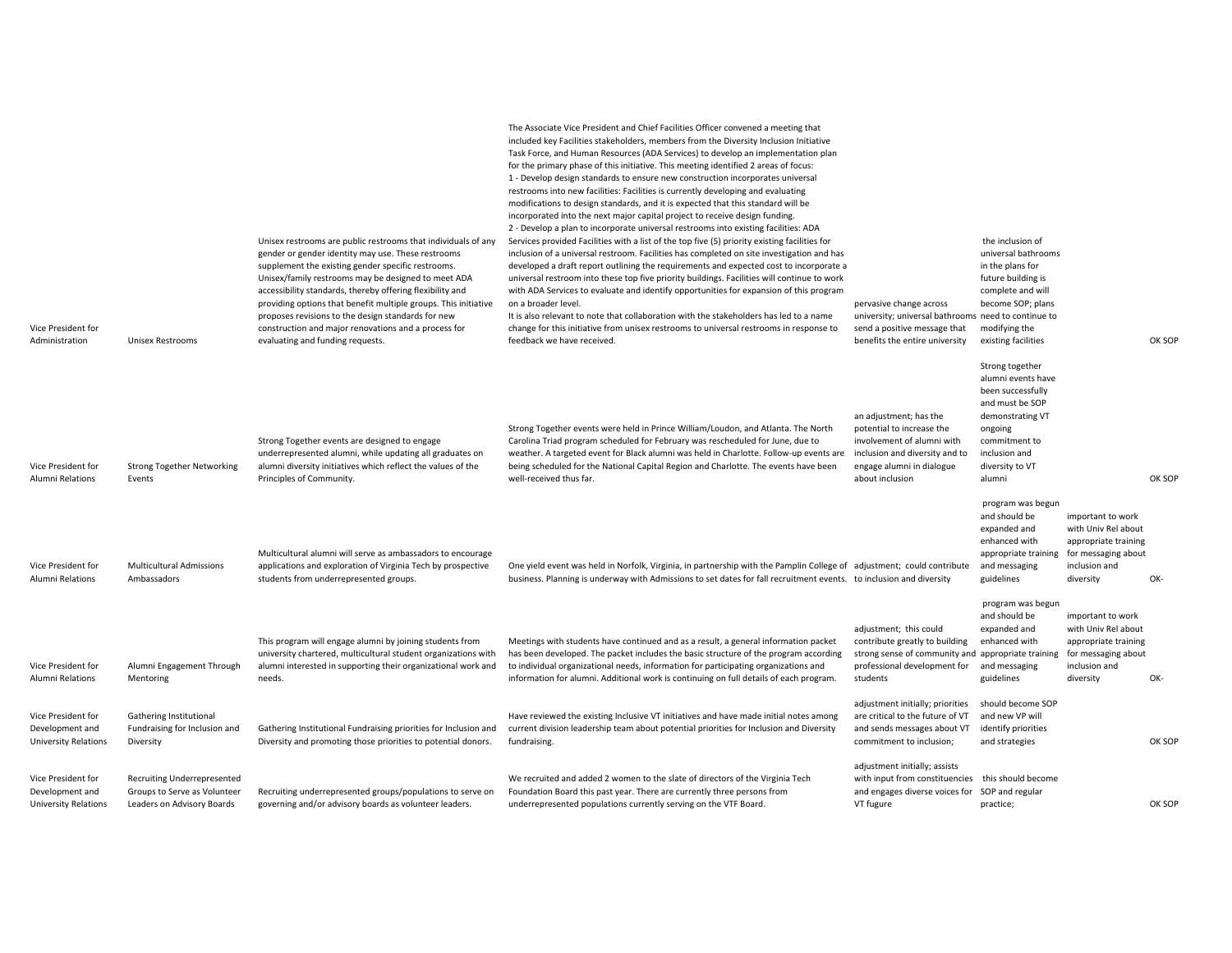| Vice President for<br>Development and<br><b>University Relations</b> | Promoting Inclusion and<br>Diversity Through<br>Communications                   | Continuing to promote diversity images in communications, as<br>well as promoting the Inclusive VT initiative in campus<br>communications.                                                                                           | Promoting diversity images in IMPACT magazine, VT Alumni Magazine, Visitors's guide,<br>student recruitment brochure, university website, and other media venues.                                                                                                                                                                                                                                                                                                                                                                                                                                                                                                                                                                                                                                                                                                                                                                                                                                                                                                                                                                                                                                                                                                                                                                                                                                               | adjustment; critical to<br>university in terms of<br>appropriate messaging and<br>messages; need guidelines for<br>visuals and communication                                                           | not sure of progress<br>made this year but<br>an important area;<br>needs to work with<br>VPID for guidelines<br>and messaging<br>training; identify<br>best practices to<br>share              |                                                                                                                 | OK- |
|----------------------------------------------------------------------|----------------------------------------------------------------------------------|--------------------------------------------------------------------------------------------------------------------------------------------------------------------------------------------------------------------------------------|-----------------------------------------------------------------------------------------------------------------------------------------------------------------------------------------------------------------------------------------------------------------------------------------------------------------------------------------------------------------------------------------------------------------------------------------------------------------------------------------------------------------------------------------------------------------------------------------------------------------------------------------------------------------------------------------------------------------------------------------------------------------------------------------------------------------------------------------------------------------------------------------------------------------------------------------------------------------------------------------------------------------------------------------------------------------------------------------------------------------------------------------------------------------------------------------------------------------------------------------------------------------------------------------------------------------------------------------------------------------------------------------------------------------|--------------------------------------------------------------------------------------------------------------------------------------------------------------------------------------------------------|-------------------------------------------------------------------------------------------------------------------------------------------------------------------------------------------------|-----------------------------------------------------------------------------------------------------------------|-----|
| Vice President for<br>Finance                                        | SWaM Outreach                                                                    | Increase outreach to the campus community to enhance<br>knowledge and understanding of opportunities and processes<br>for achieving the university approved SWaM goals                                                               | We have conducted in person meetings with the following colleges or senior<br>management areas:<br>2/26 College of Veterinary Medicine<br>2/26 College of Business<br>3/2 College of Engineering<br>3/4 Vice President for Information Technology and CIO<br>3/17 College of Agriculture and Life Sciences<br>3/27 Vice President for International Affairs and Outreach                                                                                                                                                                                                                                                                                                                                                                                                                                                                                                                                                                                                                                                                                                                                                                                                                                                                                                                                                                                                                                        | adjustment; more SWaM<br>businesses the stronger the<br>message is about inclusiion and importance of hiring<br>diversity; good for the<br>university and positive to<br>report to the state           | SWaM leaders have<br>engaged university<br>leadership in<br>understanding the<br>SWaM; also need to<br>get more businesses<br>to join SWaM;                                                     |                                                                                                                 | OK+ |
| Vice President for<br>Finance                                        | Diversity Training for<br>Departments Reporting to Vice<br>President for Finance | Identify and implement diversity training programs and<br>seminars for all departments reporting to the VP for Finance                                                                                                               | There are two parts to the measurement of this initiative:<br>1. Engage all employees in the VP for Finance areas in diversity training opportunities<br>with the outcome of at least two-thirds engaged in at least one diversity related activity<br>during the year.<br>To date, 163 (85%) of the 191 VP for Finance area employees have already completed<br>this requirement with many employees participating in more than one activity. In<br>addition, 100% of the VP for Finance employees completed the Title IX training which<br>was not included in the reporting for this initiative.<br>2. Ensure new employees are afforded diversity training reflecting the Virginia Tech<br>Principles of Community during the onboarding process.<br>The VP for Finance department heads have included this initiative in the onboarding<br>check list for new hires. The VP for Finance office has coordinated with the Diversity<br>Development Institute to provide quarterly training sessions on The Principles of<br>Community on an ongoing basis. This training will be open to all VP for Finance area<br>employees with priority given to new employees.<br>The first session is scheduled for June 16, 2015 for all new hires in the VP for Finance<br>area December 2014 - May 2015. Depending on space availability, these sessions will<br>also be open to existing VP for Finance employees. | adjustment initially; university-<br>wide training opportunities<br>assist in transforming the<br>university and creating<br>affirming space; quality and<br>relevance of rianing are critical<br>here | workshops held but<br>poorly attended;<br>need proactive<br>engagement of VP<br>and other senior<br>leadership; need to<br>follow up<br>conversations afer<br>the workshop;<br>ongoing dialogue | need senior<br>leadership to be<br>actively engaged<br>and visible in<br>training and<br>education programs OK- |     |
| Vice President for<br>Finance                                        | Establishment of an<br>Administrative Internship<br>Program                      | Innovative way to increase the employment of talented<br>professionals from diverse backgrounds while also providing<br>program participants a unique opportunity to enhance their<br>professional skills in academic administration | The end goal for this initiative is to have a fully functional Fellowship Program with<br>recruitment and outreach to commence before the end of the calendar year. The VP for<br>Finance Rotational Fellowship Committee, comprised of a representative from each of<br>the eight participating departments in the VP for Finance senior management area, has<br>completed two planning committee meetings. The outcome of these meetings has<br>provided a framework for the fellowship program:<br>i. The program has been defined as a 12 month full time position<br>ii. After an initial orientation period, the fellow will have the option to choose three<br>areas of concentration with the remainder of the time split between the central office<br>and shorter periods within each of the remaining departments.<br>iii. Each department has outlined the opportunities, exposures, and skills the fellow will<br>experience and develop during the rotation in their respective area.<br>Karisa Moore, Director of Affirmative Action also met with the committee to discuss<br>best practices in the recruitment and hiring process to achieve our mission for<br>InclusiveVT.                                                                                                                                                                                                                   | adjustment initially; although<br>isolated in one area, all hires of bakcground; could<br>URM contribute to the whole<br>and help bring diverse voices<br>and perspectives to the table                | program successful<br>in employment of<br>talented individuals<br>of diverse<br>expand to recruit<br>beyond VT to<br>colleges in the area                                                       |                                                                                                                 | OK- |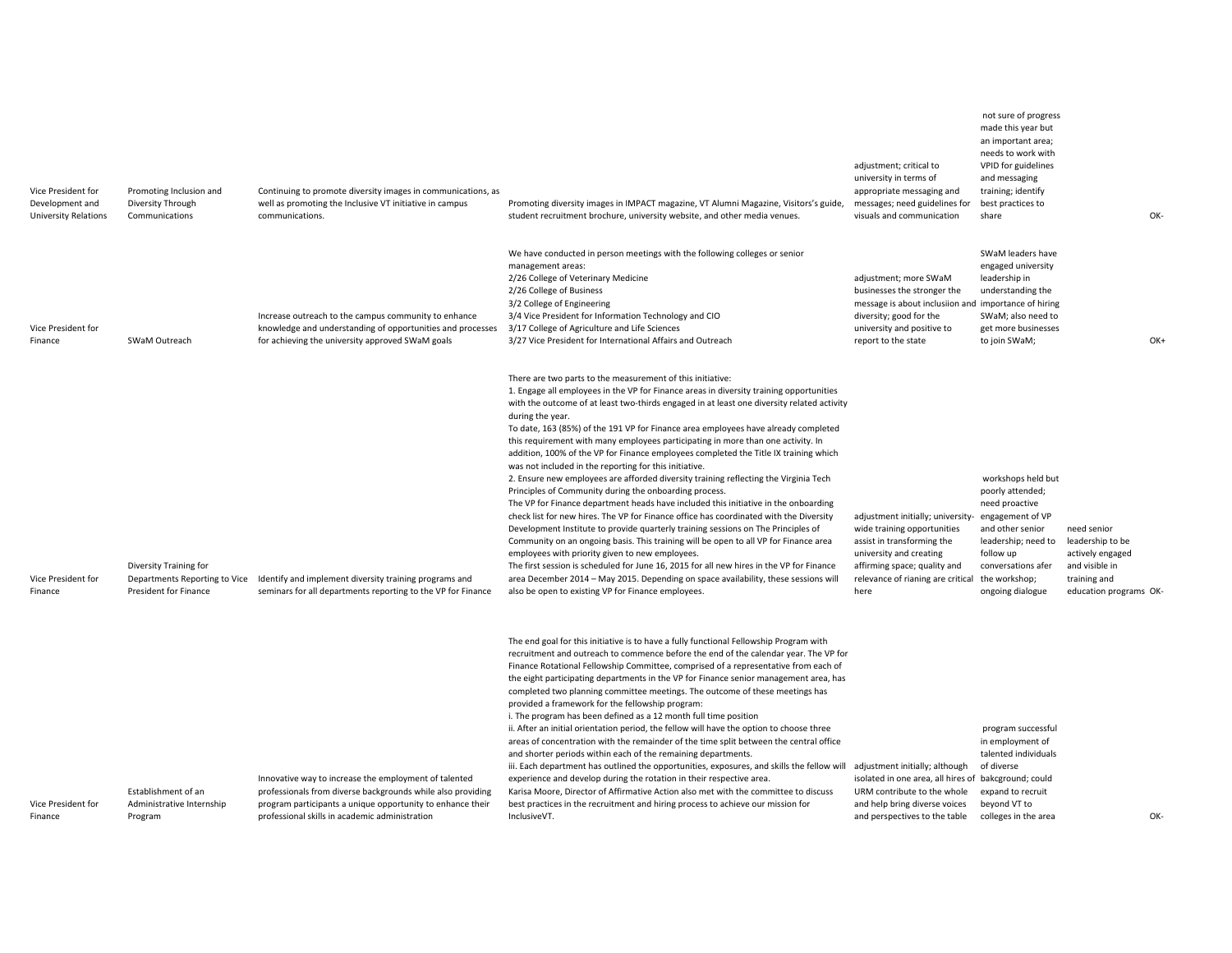| Vice President for<br>Information Technology Information Technology | Improve Recruitment within                                     | Launch a multi-year effort to improve recruitment within the IT<br>organization                                                                                                                                                      | To date, we have made significant progress on our FY15 goals, and have also begun<br>work on our FY16 goal of implementing improvements to identified areas of weakness.<br>Work relates both specifically to diversity and inclusion in recruiting and also to<br>improving the recruiting process and structures more broadly because improving our<br>overall recruiting ability will also help us to more effectively recruit specifically for<br>diversity and inclusion                                                                                                                                                                                                                                                                                                                                                                                                                                                                                                                                                             | adjustment initially; although<br>isolated in one area, all hires of establish<br>URM contribute to the whole<br>and help bring diverse voices<br>and perspectives to the table                                                | continue efforts to<br>recruitment;<br>partnerships with CC<br>and other<br>universities                                                                                                                                                                                                                                                                                                               |                                                                                                                       | OK- |
|---------------------------------------------------------------------|----------------------------------------------------------------|--------------------------------------------------------------------------------------------------------------------------------------------------------------------------------------------------------------------------------------|-------------------------------------------------------------------------------------------------------------------------------------------------------------------------------------------------------------------------------------------------------------------------------------------------------------------------------------------------------------------------------------------------------------------------------------------------------------------------------------------------------------------------------------------------------------------------------------------------------------------------------------------------------------------------------------------------------------------------------------------------------------------------------------------------------------------------------------------------------------------------------------------------------------------------------------------------------------------------------------------------------------------------------------------|--------------------------------------------------------------------------------------------------------------------------------------------------------------------------------------------------------------------------------|--------------------------------------------------------------------------------------------------------------------------------------------------------------------------------------------------------------------------------------------------------------------------------------------------------------------------------------------------------------------------------------------------------|-----------------------------------------------------------------------------------------------------------------------|-----|
| Vice President for<br>Information Technology Technology             | Improve Workplace                                              | Environment within Information Launch a multi-year effort to improve the workplace<br>environment within the IT organization                                                                                                         | Initiative 2 for IT focuses on improving the workplace environment in order to advance<br>diversity and inclusion goals for the IT organization. To date, we have made progress on<br>our FY15 goals, and have also begun work on our FY16 goal of implementing<br>improvements to identified areas of weakness. For Initiative 2, it is particularly<br>important to note the close connection with Initiative 1. While improving recruitment<br>for diversity and inclusion (Initiative 1) is a crucial goal for the organization, retaining<br>that talent once it enters the organization is equally important. As a result, much of the although isolated in one area,<br>work in Initiative 2 will initially focus on improving the overall environment for<br>employees in order to improve retention. The byproduct of this is directly applicable to<br>diversity and inclusion, because improvement in our ability to recruit diverse employees contribute to university<br>will be negated if we cannot retain these employees | training and creating affirming<br>envionrments are critical and<br>transformation                                                                                                                                             | related to first<br>initiative but also<br>includes multiple<br>strategies for shifts<br>in the culture of IT;<br>challenging for sure                                                                                                                                                                                                                                                                 | sttrategies need to<br>be further<br>developed; perhaps<br>seek best practices<br>from VP ID and<br>senior leadership | OK- |
| Vice President for<br>Information Technology Information Technology | Launch University - Wide Effort<br>to Improve Accessibility in | Launch a university-wide, extensively collaborative, multi-year<br>effort to promote and enhance accessibility in information<br>technology in order to improve the experience of individuals<br>with disabilities at Virginia Tech. | Initiative 3 for IT focuses on improving accessibility in Information Technology. Initiative<br>3 is behind schedule due to personnel bandwidth and technological resource<br>constraints. The major outcome of these challenges has been the identification of the<br>need to adjust the proposed approach, scope, and timeline of Initiative 3. A revised<br>version of Initiative 3 is in progress and is planned for submission to InclusiveVT for<br>review in early May.                                                                                                                                                                                                                                                                                                                                                                                                                                                                                                                                                            | adjustment but could be<br>pervasive; web accessibilitly is<br>critical to an inclusive<br>university and must be a<br>priority moving forward                                                                                 | accessibility is a very<br>large task and will<br>take some time to<br>implement fully but<br>should then become<br>SOP; second part of<br>initative is about IT<br>tools beyond the<br>web; and third is<br>inclusive pedagogy<br>especially as related<br>to online teaching;<br>the third one needs<br>to be connected with<br>other efforts<br>regarding inclusive<br>pedagogy (Provost<br>office) |                                                                                                                       | OK- |
|                                                                     |                                                                | The NCR will host entrepreneurial and innovation camps for<br>high school and undergraduate students, specifically targeting                                                                                                         |                                                                                                                                                                                                                                                                                                                                                                                                                                                                                                                                                                                                                                                                                                                                                                                                                                                                                                                                                                                                                                           | adjustment initially; as a<br>university, VT benefits by<br>having NCR and NVC in the<br>northern VA area to help<br>identify talented youth of<br>diverse background, make<br>connections with schools in the entrance to VT; | potential fine<br>programs especially<br>in making<br>connections<br>between schools<br>with diverse student<br>bodies and VT in NCR<br>and Blacksburg; NCR<br>can be a point of                                                                                                                                                                                                                       |                                                                                                                       |     |

National Capital Region Camps Entrepreneurial and Innovation scholarships to select students to help fund attendance to the underrepresented populations. The NCR will provide camps.

Vice President for

science pipeline OK‐

area and introduce VT as <sup>a</sup> partners with CLAHS viable educational opportunity regarding social

in the area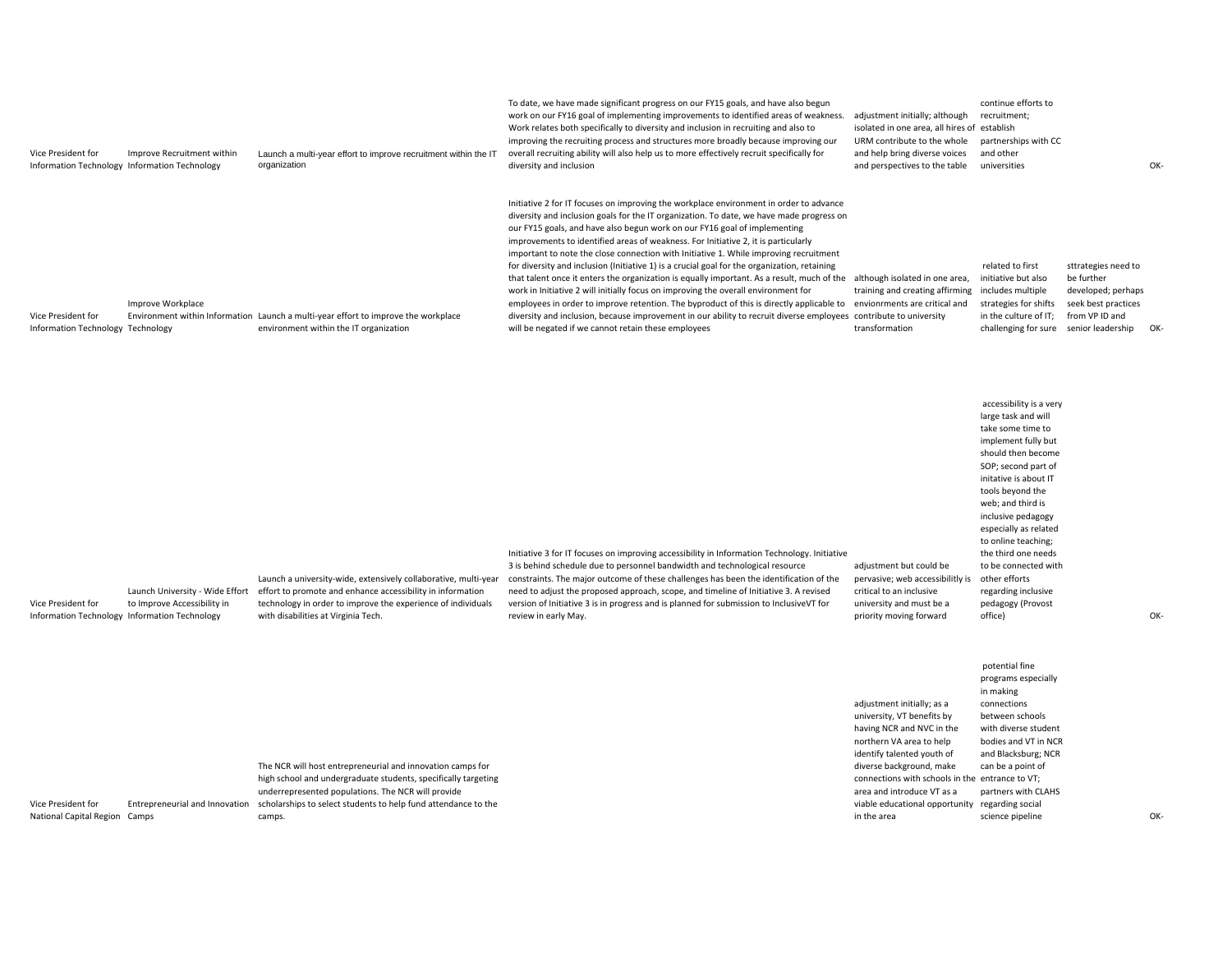| Vice President for<br>National Capital Region                      | <b>Engaging Area Teachers in</b><br>Integration of 3D Printing in<br>Curricula               | Targeted engagement of area teachers to train them<br>integration of 3D printing into curricula. Specific attention<br>towards highly diverse schools in the National Capital Region.                                                         | A) Have identified and worked key partners to build upon the Graduate School's initial<br>investment and accelerate the creation of additive manufacturing studio at the<br>Northern Virginia Center: 1) 3D systems - supplied ~\$5K worth of printers, 3d scanners,<br>software and training materials; 2) The Einstein Fellows Program - These are nationally<br>recognized teachers selected to spend a year in the NCR co-located with Federal<br>Agencies. These teachers are helping to write the next generation science and<br>engineering standards to be used nationwide in classrooms.<br>B) Training first cohort of Einstein Fellows at NVC to adopt a "train the trainer" program northern VA area to help<br>that will spread curricula to elsewhere. Class will conclude by May 1.<br>C) Contacted key contacts at Fairfax County Schools to work with their teachers<br>(particularly in disadvantaged districts) to motivate STEM and design opportunities for<br>students.<br>D) Identified opportunities to support continued activities through grant applications to viable educational opportunity<br>private foundations.                                                                                                                              | adjustment initially; as a<br>university, VT benefits by<br>having NCR and NVC in the<br>identify talented youth of<br>diverse background, make<br>connections with schools in the in VT programs; link<br>area and introduce VT as a<br>in the area                                   | focus on making<br>connections with<br>public schools with<br>diverse populations<br>and creating interest<br>to undergraduate<br>degrees in<br>Blacksburg                                                                                                                                                      | OK- |
|--------------------------------------------------------------------|----------------------------------------------------------------------------------------------|-----------------------------------------------------------------------------------------------------------------------------------------------------------------------------------------------------------------------------------------------|--------------------------------------------------------------------------------------------------------------------------------------------------------------------------------------------------------------------------------------------------------------------------------------------------------------------------------------------------------------------------------------------------------------------------------------------------------------------------------------------------------------------------------------------------------------------------------------------------------------------------------------------------------------------------------------------------------------------------------------------------------------------------------------------------------------------------------------------------------------------------------------------------------------------------------------------------------------------------------------------------------------------------------------------------------------------------------------------------------------------------------------------------------------------------------------------------------------------------------------------------------------------------------|----------------------------------------------------------------------------------------------------------------------------------------------------------------------------------------------------------------------------------------------------------------------------------------|-----------------------------------------------------------------------------------------------------------------------------------------------------------------------------------------------------------------------------------------------------------------------------------------------------------------|-----|
| Vice President for<br>National Capital Region Programs             | Creation of Accelerated Degree                                                               | will work with the graduate school and colleges to craft<br>programs from accelerated BS/MS degrees, including the 4+1<br>option where the +1 occurs in NCR.                                                                                  | Initiative 3 for IT focuses on improving accessibility in Information Technology. Initiative university, VT benefits by<br>The NCR plans to create targeted accelerated degree programs 3 is behind schedule due to personnel bandwidth and technological resource<br>and marketing toward underrepresented populations. The NCR constraints. The major outcome of these challenges has been the identification of the<br>need to adjust the proposed approach, scope, and timeline of Initiative 3. A revised<br>version of Initiative 3 is in progress and is planned for submission to Inclusive VT for<br>review in early May.                                                                                                                                                                                                                                                                                                                                                                                                                                                                                                                                                                                                                                             | isolated change; as a<br>having NCR and NVC in the<br>northern VA area to help<br>identify program offerings<br>uniquely suited to residents in<br><b>NCR</b>                                                                                                                          | opportunities exist<br>for these programs<br>in the NCR and need<br>to be identified;<br>need to work with<br>the Colleges and the<br>graduate School                                                                                                                                                           | OK- |
| Vice President for                                                 | National Capital Region Professional Education                                               | The NCR plans to build upon current partnership and outreach<br>activities with Continuing and Professional Education (CPE).<br>Partnership with Continuing and The NCR would like to better use the extension network and<br>CPE activities. |                                                                                                                                                                                                                                                                                                                                                                                                                                                                                                                                                                                                                                                                                                                                                                                                                                                                                                                                                                                                                                                                                                                                                                                                                                                                                | isolated change; although<br>isolated in one area, training<br>and creating affirming<br>envionrments are critical and<br>contribute to university<br>transformation                                                                                                                   | partnership is good;<br>more systematic<br>approach to speaker<br>series and continuing<br>the conversation<br>beyond the seminar;                                                                                                                                                                              | OK  |
| Vice President for<br>Outreach and<br><b>International Affairs</b> | Elevate Women and Gender in<br><b>International Developments</b><br><b>Discussion Series</b> | Elevate WGD Discussion Series to increase impact and visibility<br>of Virginia Tech's gender and development expertise, increase<br>student awareness of international gender issues, & increase<br>involvement of int'l students             | The Discussion Series is planned in weekly WGD team meetings. Preliminary meetings<br>with speakers were held before each event. A new venue, the Multipurpose Room<br>(room 101) in Newman Library, was chosen for this semester's events as it is a more<br>central and wellknown location than the OIRED building. The first event was held on<br>February 5th and featured a talk by Pallavi Raonka, VT PhD student in Sociology titled<br>'Grassroots lessons: Implementation of pension schemes for single women and the<br>elderly in Jharkhand, India'. For Women's Month a special panel discussion featuring<br>five VT students (Wafa Mohsen Al-Daily, Venessa Carrión Yaguana, Nneoma Nwankwo,<br>Flora Eyoha Severino Lado, and Natasha Shah Syed) was held on March 5th. The last<br>event of the year was a discussion on April 2nd lead by Dr. Elaine Salo, from the<br>department of political science and international relations at the University of<br>Delaware; her talk was titled 'Thirsty for Access: Women in African Water Policies'. The<br>WGD team also raised the visibility of Virginia Tech's international gender research<br>through invited lectures at the University of Oklahoma, Texas A&M University, and the<br>University of Denver. | isolated change; would provide Development; will<br>visibility and commitment of<br>VT to issues of women and<br>gender in international<br>development; could also enlist SPIA and other<br>support and collaboartion with academic programs<br>agencies and individuals in DC in NVC | important to have<br>VT as a leader of<br>discussions about<br>Women and Gender<br>in International<br>extend to NCR and<br>partner with<br>NCR/NVC to identify<br>surrounding areas;<br>perhaps partner with topics of pertinent<br>discussions<br>especially those<br>inside the beltway<br>success launch of | ок  |
| Vice President for<br>Outreach and<br><b>International Affairs</b> | International Spouse Support<br>Program                                                      | students to study English at the Language and CultureInstitute<br>eracademicclassper                                                                                                                                                          | Program implemented January 2015 with 5 initial program registrants. 40 students are<br>Extend invitation to spouses/partners of international graduate matriculating in the second session of the program, which began March 2015. The<br>program is available to employees, and spouses of employees, faculty members,<br>(VTLCI)freeoftuition(or,alternatively,ataVTemployeerateof\$50p graduate students, undergraduate students, visiting scholars and<br>researchers.                                                                                                                                                                                                                                                                                                                                                                                                                                                                                                                                                                                                                                                                                                                                                                                                    | adjustment initially; sends a<br>message that international is a<br>part of inclusion and diversity<br>at VT                                                                                                                                                                           | the program; will<br>expand with<br>additional spaces<br>and expand to<br>graduate students,<br>facuty and staff                                                                                                                                                                                                | OK+ |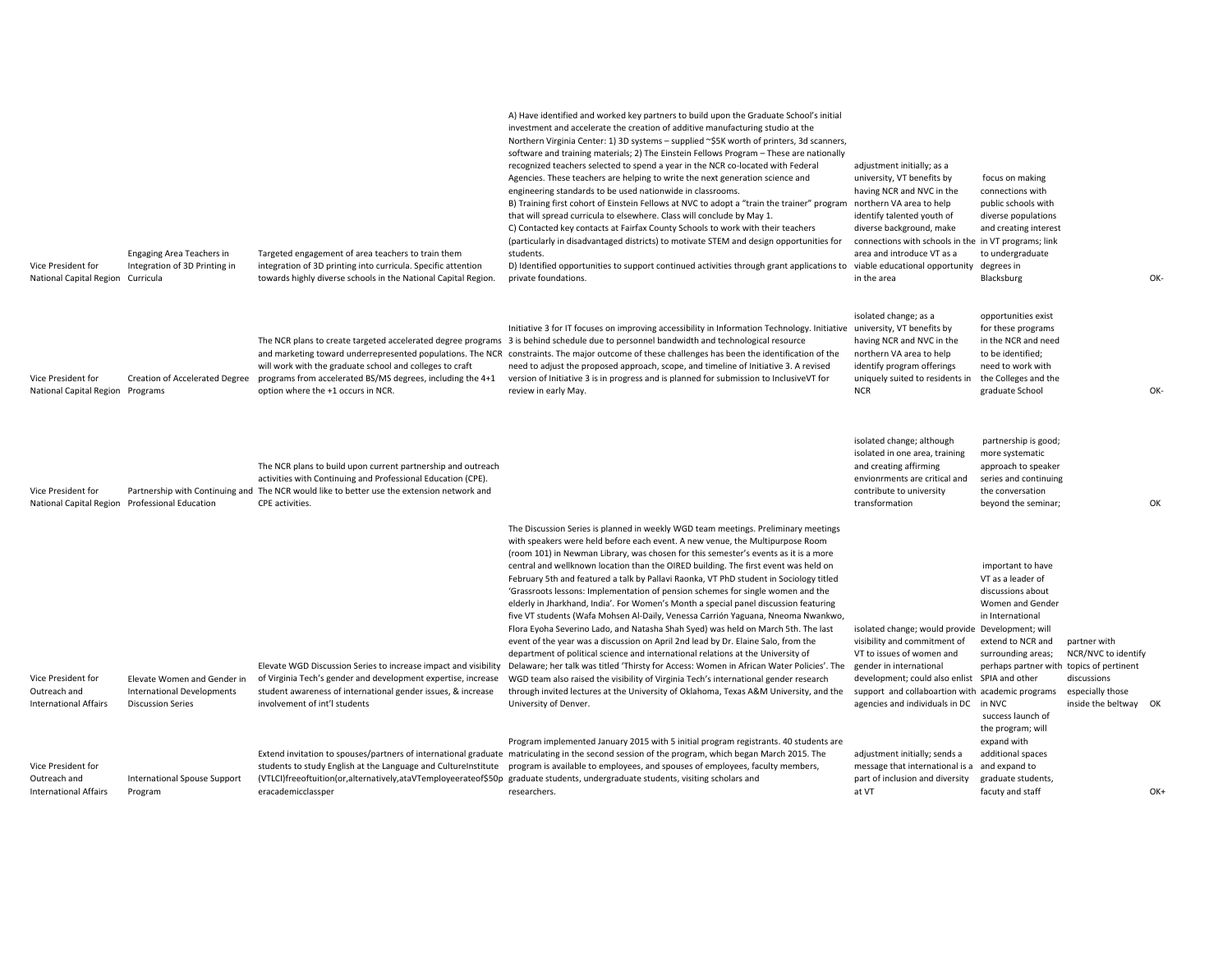| Vice President for<br>Outreach and<br><b>International Affairs</b> | Scholarship for<br><b>Underrepresented Populations</b><br>Admissions and Study Abroad | To provide hard dollar scholarship funding Virginia Tech's<br>underrepresented student populations who are<br>participatinginstudy abroadprograms.                                                                                                                                       | The Global Education Office (GEO) began working collaboratively with the Office of<br>Multicultural Programs and Services (MPS) during Fall 2014. GEO has been in constant<br>communications with the Office of Budget and Financial Planning. There are proposals<br>in place to authorize funding the proposed scholarships.<br>TRIO – We have submitted a proposal for funding to the Parents Fund and are working<br>to create the scholarship requirements for the populations. This will be a \$2,500<br>scholarship for six students (two in the fall, two in the spring, and two in the summer),<br>for a total of \$30,000 each year. | Initially an adjustment but<br>could expand; global literacy is<br>important to a global land<br>grant university; numerous<br>strategies need to be<br>implemented    | will partner with VP<br>for Advancement to<br>identify resources for<br>study abroad; once<br>scaled can help to<br>improving global<br>literacy                                                 |                                                                                                                                                                 | OK- |
|--------------------------------------------------------------------|---------------------------------------------------------------------------------------|------------------------------------------------------------------------------------------------------------------------------------------------------------------------------------------------------------------------------------------------------------------------------------------|------------------------------------------------------------------------------------------------------------------------------------------------------------------------------------------------------------------------------------------------------------------------------------------------------------------------------------------------------------------------------------------------------------------------------------------------------------------------------------------------------------------------------------------------------------------------------------------------------------------------------------------------|------------------------------------------------------------------------------------------------------------------------------------------------------------------------|--------------------------------------------------------------------------------------------------------------------------------------------------------------------------------------------------|-----------------------------------------------------------------------------------------------------------------------------------------------------------------|-----|
|                                                                    |                                                                                       | This initiative will actively promote participation in the<br>Diversity Development Institute and the certificate programs as<br>a strategy to building leadership. Competencies and expertise<br>will create and sustain an organizational environment that                             |                                                                                                                                                                                                                                                                                                                                                                                                                                                                                                                                                                                                                                                |                                                                                                                                                                        | encouragement by<br>VP to participate in<br>diversity training but directly involved in<br>programs need to be principles of                                                                     | perhaps a new<br>initiative would be<br>to develop OVPI as<br>Research/Scholarshi<br>p advocacy not just<br>compliance; also<br>get institute<br>directors more |     |
| Vice President for<br>Research                                     | Diversity Competencies and<br><b>Professional Development</b>                         | supports and advances diversity action planning across OVPR<br>and the Institutes. As faculty and staff participate in the DDI<br>and obtain certification, we anticipate that there will be an<br>increasing number of employees who can help shape new<br>initiatives in future years. | In the Spring Semester, 8 employees enrolled in 16 DDI courses. A total of 17<br>employees in the senior management area have taken one or more DDI classes. Three<br>employees have received the Ally certificate and two employees have received the<br>Advocate certificate. Four employees are in track to complete the Ally certificate in<br>2015.                                                                                                                                                                                                                                                                                       | although isolated in one area,<br>training and creating affirming<br>envionrments are critical and<br>contribute to university<br>transformation                       | more meaningful<br>and relevant to<br>research faculty and evaluate<br>institutes plus VPRI<br>staff<br>continue support of                                                                      | community and<br>inclusiveVT and<br>performance on<br>more than money OK-                                                                                       |     |
| Vice President for<br>Research                                     | VT-IMSD (Initiative for<br><b>Maximizing Student</b>                                  | OVPR will provide funds in support of the VT-IMSD (Initiative<br>for Maximizing Student Development) Program to enable<br>Development) Program Funding community-building activities with the students.                                                                                  | Ten candidates for the PREP and IMSD programs were brought to campus during the<br>academic year 2014-15 from Pennsylvania, Maryland, South Carolina and Virginia. The<br>OVPR provided financial support for travel and accommodation expenses that cannot<br>be covered by the NIH grant. Providing expenses is a critical component to the<br>recruitment of minority students for these programs. Funding for a recognition<br>program was also provided. This program is planned to take place in May 2015.                                                                                                                               | adjustment initially; has the<br>potential to create more<br>affirming environments to<br>faculty and students                                                         | IMSD and other<br>programs based<br>upon adherence to<br>principles of<br>community and<br>creating affirming<br>environments<br>access to Broader<br>Impact is good but<br>needs follow-up with | also need to<br>evaluate policies for<br>inclusivity<br>throughout the<br>office                                                                                | OK- |
|                                                                    | Faculty Workshop:<br><b>Strengthening Your Grant</b><br>Proposal Workshop, Broader    |                                                                                                                                                                                                                                                                                          |                                                                                                                                                                                                                                                                                                                                                                                                                                                                                                                                                                                                                                                | adjustment initially; has the<br>potential to demonstrate<br>commitment to diversity and<br>inclusion in grants and perhaps inclusion to                               | face-to-face<br>discussions;<br>template for grant<br>narratives about                                                                                                                           |                                                                                                                                                                 |     |
| Vice President for<br>Research                                     | Impacts Criterion (online<br>session)                                                 | Faculty Workshop: Strengthening Your Grant Proposal<br>Workshop: Broader Impacts Criterion (online session)                                                                                                                                                                              | Delivered two workshops: September 2, 2015 (6 attendees) and February 13, 2015 (10<br>attendees)<br>Over the past two years, the division's Housing & Residence Life department has<br>engaged the Candidate Liaison role in department AP Faculty searches. Dr. Eleanor<br>Finger, department director, initiated this approach.<br>DSA Human Resources met with Dr. Finger to gain insight into the process, and<br>submitted a program summary for consideration to division executives (AVPs), as part                                                                                                                                     | secure more extramural<br>funding                                                                                                                                      | incorporate into<br>grants<br>continue exit<br>interviews and                                                                                                                                    |                                                                                                                                                                 | OK  |
| Vice President for<br><b>Student Affairs</b>                       | Human Resources/Recruitment for all AP Faculty searches.                              | Human Resources in DSA will (a) initiate an exit interview<br>process, (b) create an advanced diversity training for search                                                                                                                                                              | of the division's InclusiveVT initiative.<br>Division executives nominated appropriate staff members to serve as voluntary<br>Candidate Liaisons during the AP Faculty search process.<br>Within the division, there are eight (8) Candidate Liaisons available, and AP Faculty<br>committee chairs, and (c) standardize the candidate liaison role search committees are now including time for the Liaison meeting with on-campus<br>candidates.                                                                                                                                                                                             | adjustment initially; university<br>benefits from well trained and<br>educated search committee<br>chairs and members; improve<br>recruitment efforts and results well | additional training<br>regarding messaging<br>(Poytner Institute);<br>consider Search<br>advocate model as                                                                                       |                                                                                                                                                                 | OK+ |